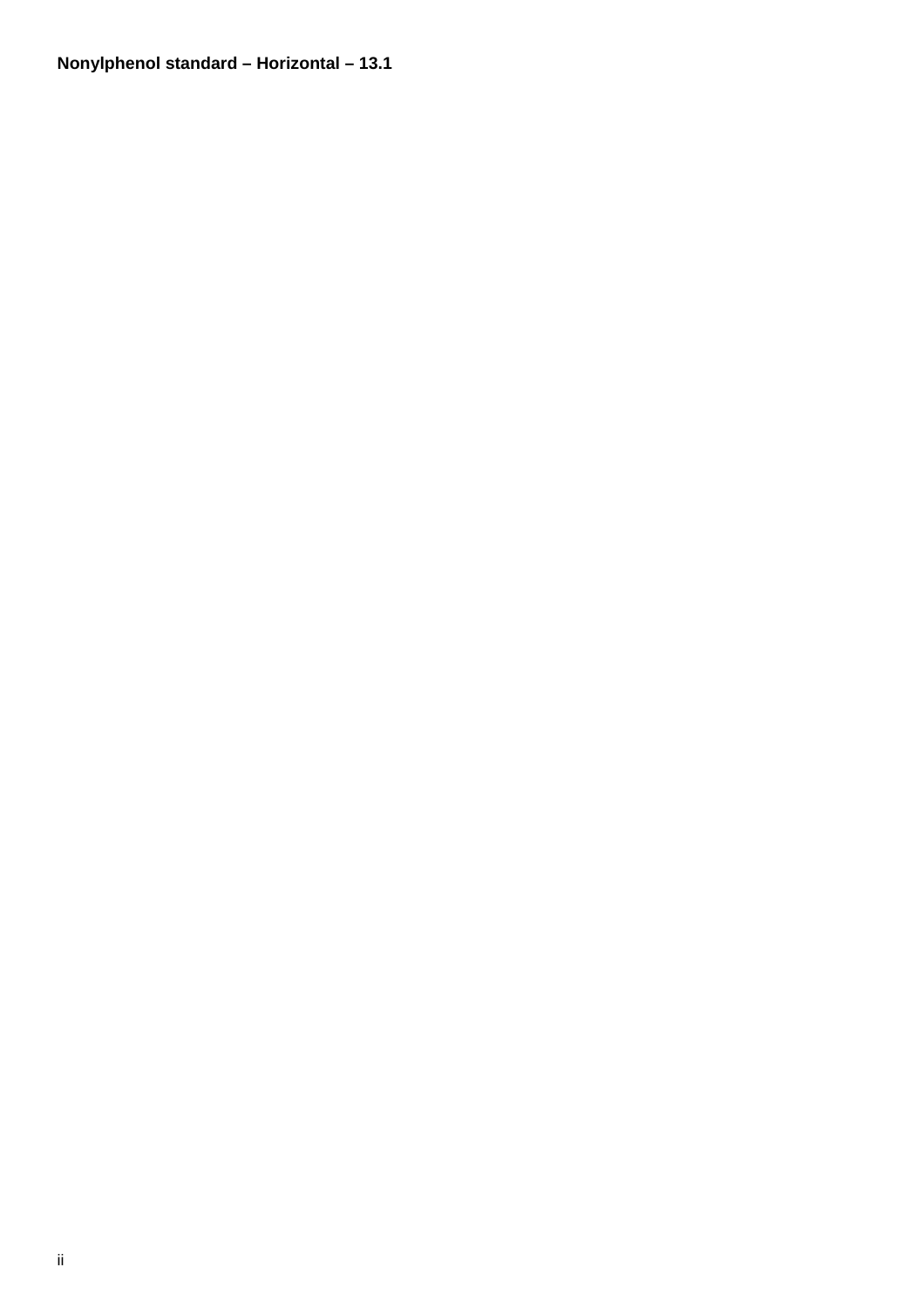## **Contents**

| 1              |                                                                                 |  |
|----------------|---------------------------------------------------------------------------------|--|
| $\mathbf{2}$   |                                                                                 |  |
| 3              |                                                                                 |  |
| 4              |                                                                                 |  |
| 5              |                                                                                 |  |
| 6              |                                                                                 |  |
| $\overline{7}$ |                                                                                 |  |
| 8              |                                                                                 |  |
| 9              |                                                                                 |  |
| 10             |                                                                                 |  |
| 11             |                                                                                 |  |
| 12             |                                                                                 |  |
|                | Annex A (informative) Example of chromatographic conditions and chromatogram 14 |  |
|                |                                                                                 |  |
|                |                                                                                 |  |
|                |                                                                                 |  |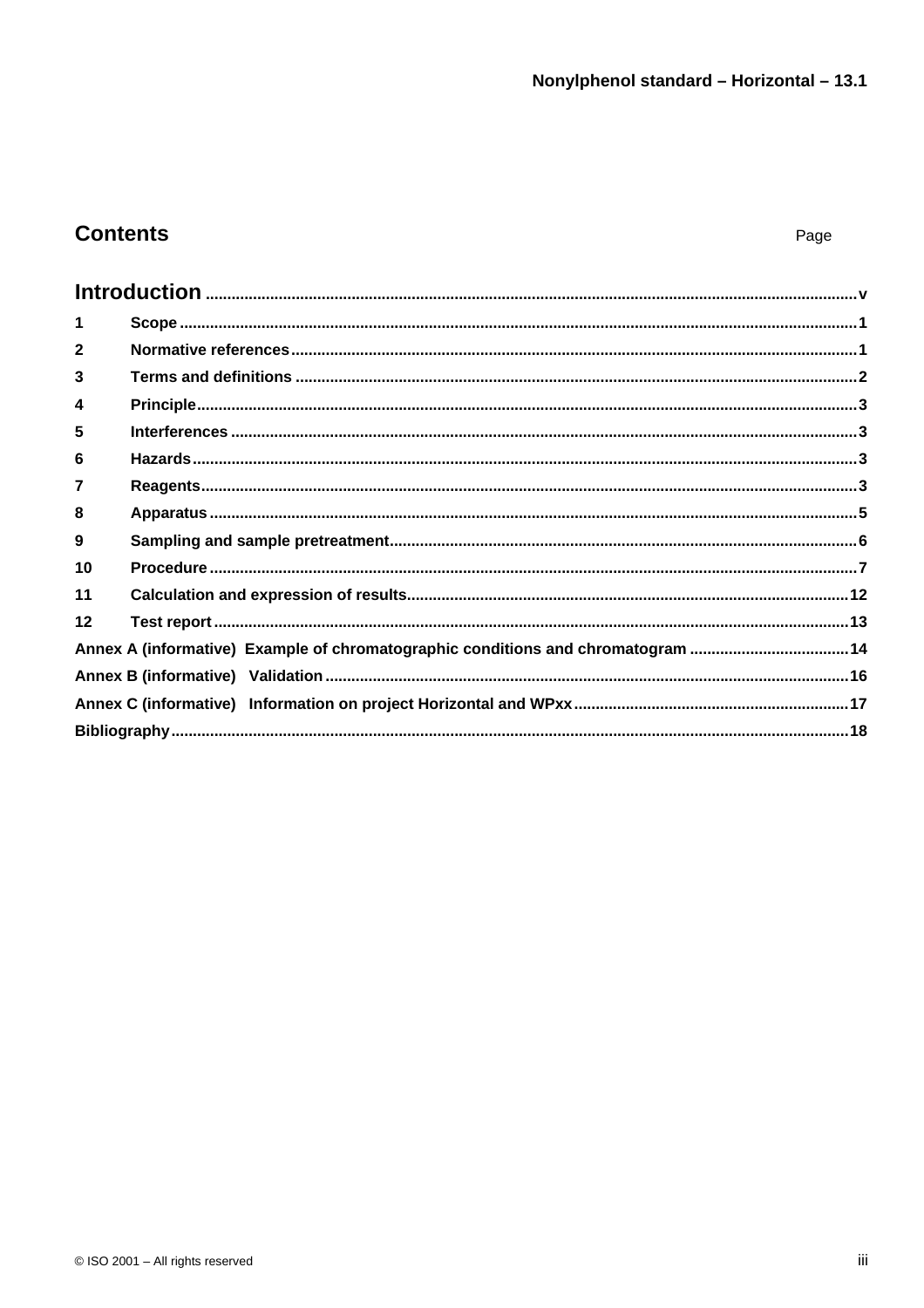## **Foreword**

This document has been prepared in the framework of the project Horizontal.

This document is a working document.

The following TC's have been involved in the preparation of the standard: CEN/TC 292, CEN/TC 308 and ISO/TC 190.

This standard is applicable and validated for several types of matrices. The table below indicates which ones.

| Material       | Validated         | Document    |
|----------------|-------------------|-------------|
| Soil           | $\Box$            | [reference] |
| Sludge         | $\Box$            |             |
| Bio-waste      | $\Box$            |             |
| Soil improvers | Not validated yet |             |
| Waste          |                   |             |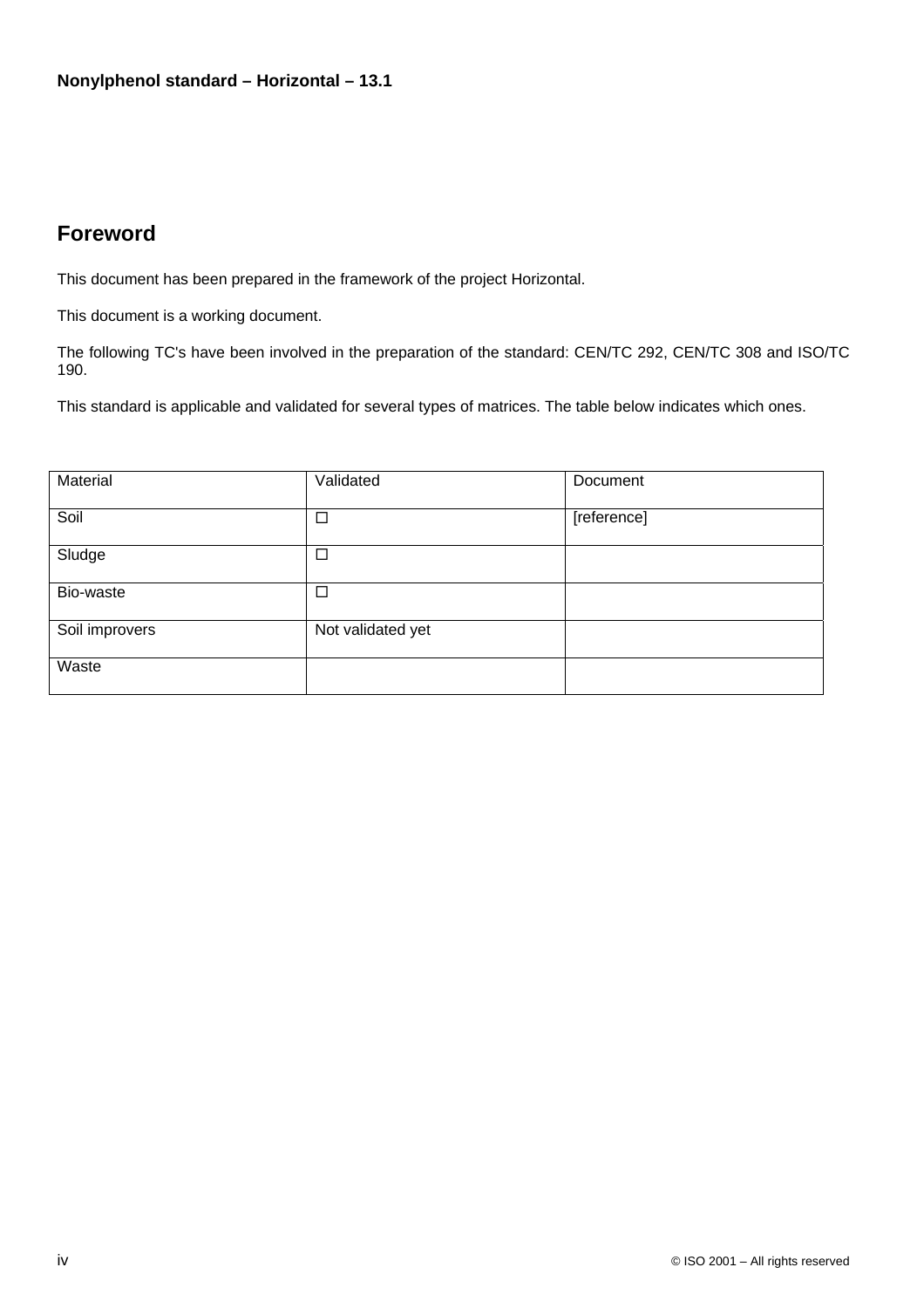## **Introduction**

This document is developed in the framework of the project 'Horizontal'. It is the result of a desk study "LAS and Nonylphenols" from January 2004 /1/ and an extensive experimental study of the method including a ruggedness test /2/. During the development of the horizontal method, the work has been discussed by an ad-hoc group formed to facilitate such discussions. The ad-hoc group have had five meetings during the period September 2003- September 2005, all meetings held in conjunction with other standardisation committee meetings in CEN/TC 308/WG 1 and ISO/TC 190.

Nonylphenols (NP) are mainly found in the environment as degradation products of nonylphenol polyethoxylates (NPEO). NPEO have many uses as nonionic detergents in washing and cleaning agents.

After use NPEO are degraded by de-ethoxylation, resulting in polyethoxylates with less ethoxy-groups. Nonylphenol-diethoxylates (NP2EO), nonylphenol-monoethoxylates (NP1EO) and nonylphenols (NP) are the last three products in the degradation chain. Due to their significant presence in sewage sludge, all three components are included in the horizontal standard.

The method describes the determination of NP, NP1EO and NP2EO in sludge, soil, treated biowaste and neighbouring fields.

The texts of the chapters are normative; annexes are normative or informative, as stated in the top lines of the annexes.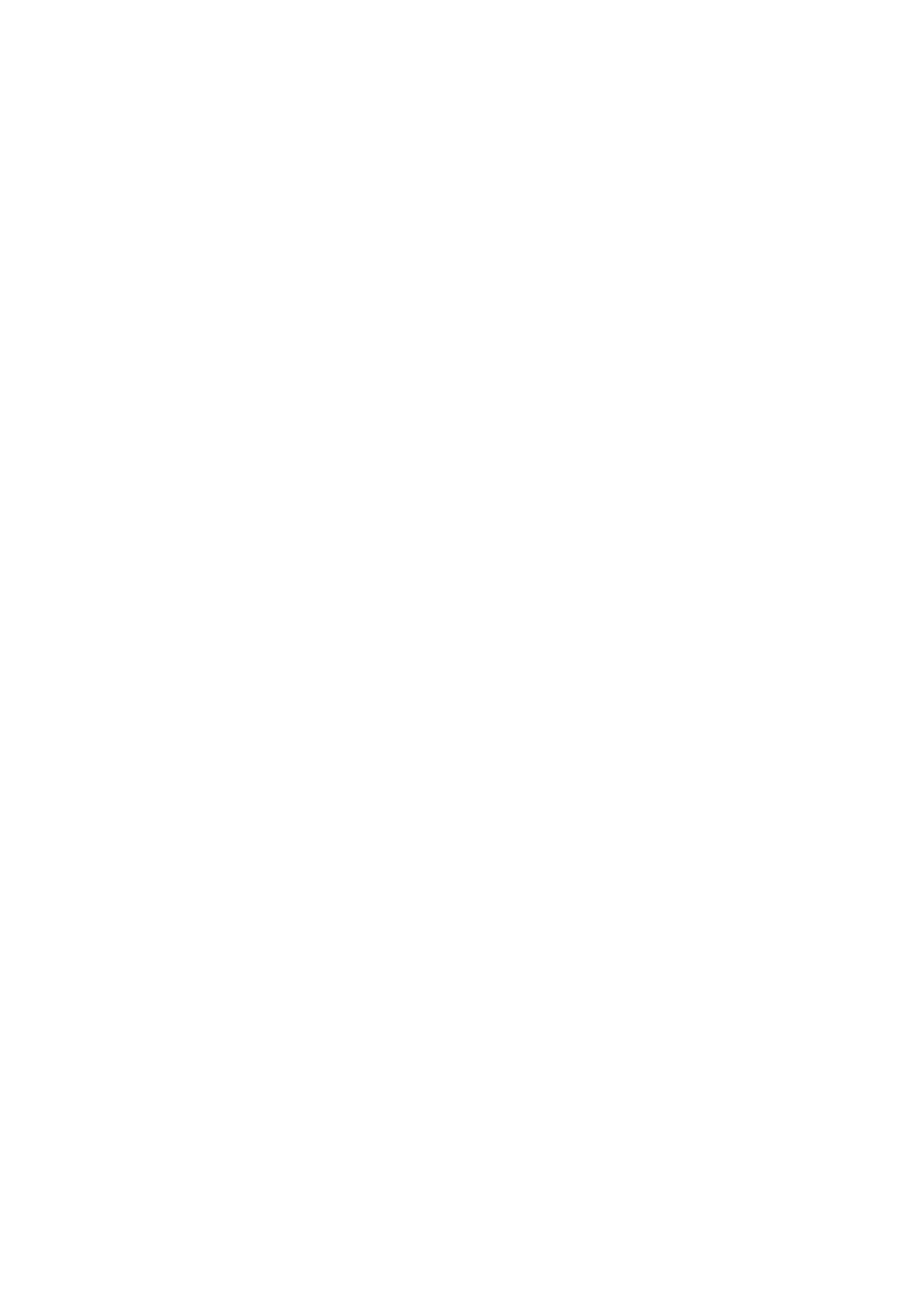## **Soils sludges and treated bio-waste – Organic constituents - Nonylphenols (NP) and nonylphenol-mono- and diethoxylates by gas chromatography with mass selective detection (GC-MS)**

## **1 Scope**

This european standard describes a method for the determination of nonylphenols (NP), nonylphenolmonoethoxylates (NP1EO) and nonylphenol-diethoxylates (NP2EO) in soil, sludge and compost using GC/MS.

The standard primarily describes the analysis of sludge, soil and compost. Other solid materials like sediment and selected solid wastes may also be analysed by the method.

For sludge a limit of detection of 0,1 mg/kg and for soil and compost 0,01-0,02 mg/kg (expressed as dry matter) may be achieved.

Temporary remark: The exact LOD will be determined by the method validation.

Matrices for which the standard has been validated are listed in the foreword.

Lower LOD's may be achieved by concentrating the extract by solvent evaporation.

NOTE With this method 4-tert-octylphenol can also be analysed.

## **2 Normative references**

The following normative documents contain provisions which, through reference in this text, constitute provisions of this International Standard. For dated references, only the edition cited applies. For undated references, the latest edition of the normative document referred to applies (including any amendments).

ISO/DIS 10381-1, *Soil quality – Sampling – Part 1: Guidance on the design of sampling programmes.* 

ISO/DIS 10381-2, *Soil quality – Sampling – Part 2: Guidance on sampling techniques.* 

ISO/DIS 10381-8, *Soil quality – Sampling – Part 8: Guidance on sampling of stockpiles.* 

Horizontal standard 2-2, *Sampling of sludges and treated bio-wastes.*

Horizontal standard 2-3, *Sampling of soils.* 

ISO 11465:1993, *Soil quality – Determination of dry matter and water content on mass basis – Gravimetric method.* 

PrEN 14346, *Characterisation of waste – Calculation of dry matter by determination of dry residue and water content*.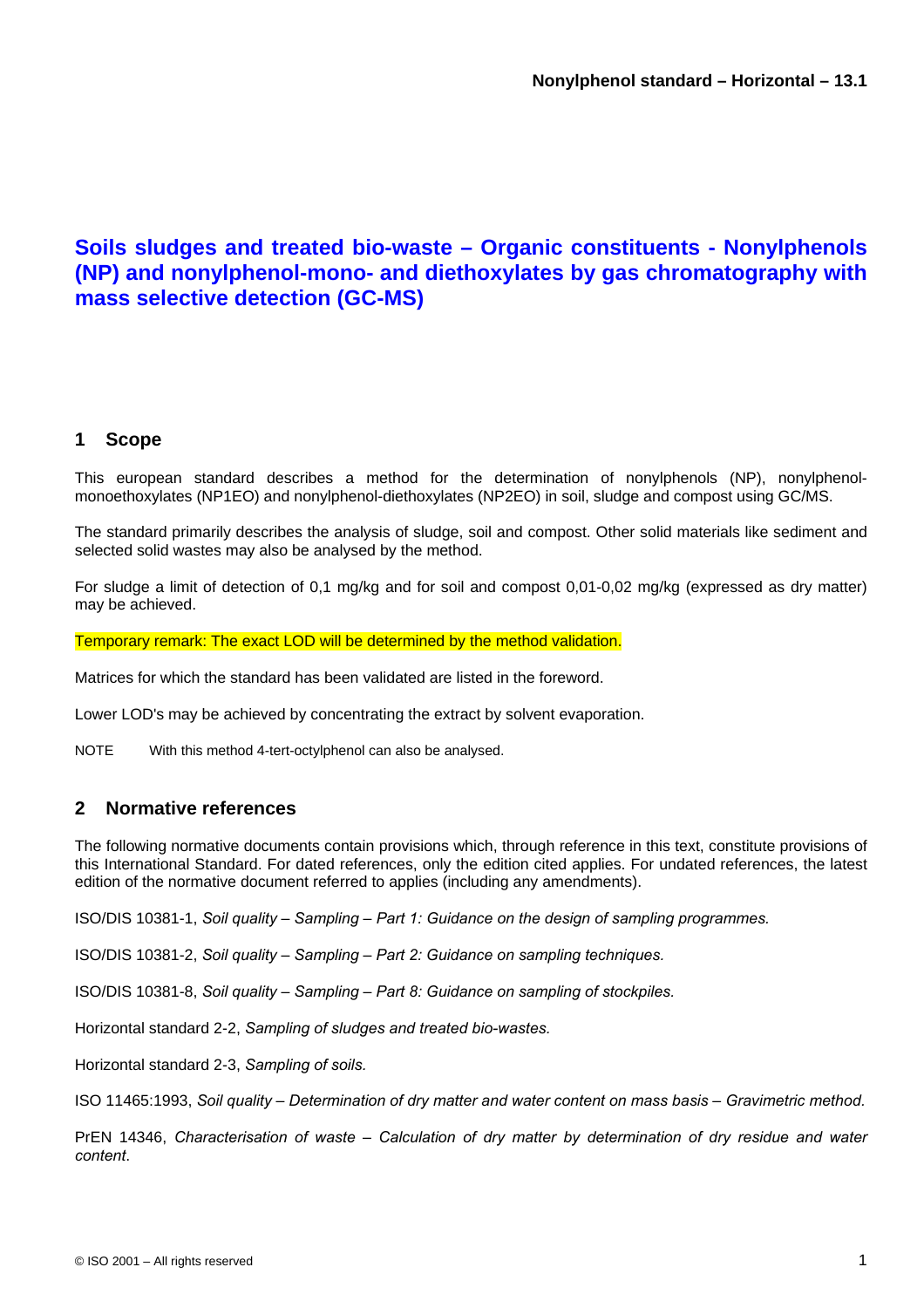Horizontal standard 17-1 (draft), *Solid materials – Determination of dry matter and water content on a mass basis – Gravimetric method.* 

ISO/DIS 14507, *Soil quality – Guidance for sample pre-treatment for the determination of organic contaminants in soil.* 

ISO/DIS 16720:2003, *Soil quality – Pre-treatment of samples by freeze-drying for subsequent analysis.* 

Horizontal standard 33-2, *Solid materials – Pre-treatment for organic characterisation.*

ISO/FDIS 18857-1, *Water quality – Determination of selected alkylphenols – Part 1: Method for nonfiltered samples using liquid extraction and gas chromatography with mass selective detection.* 

ISO/WD 18857-2, *Water quality – Determination of selected alkylphenols, alkylphenol ethoxylates and bisphenol A – Part 1: Method for non-filtered samples using solid-phase extraction and gas chromatography with mass selective detection after derivatisation.* 

ISO/FDIS 22982:2004, *Soil quality –Guidelines for the identification of target compounds by gas chromatography and mass spectrometry* 

ISO 8466-1, *Water quality – Calibration and evaluation of analytical methods and estimation of performance characteristics.* 

### **3 Terms and definitions**

#### **3.1 Analyte**

In the context of this international standard, the analytes are nonylphenols (mixture of isomers), nonylphenolmonoethoxylates (mixture of isomers), and nonylphenol-diethoxylates (mixture of isomers).

#### **3.2 Calibration standard**

A solution prepared from stock solutions of the analytes and used to calibrate the response of the instrument with respect to analyte concentration.

#### **3.3 Internal standard**

The <sup>13</sup>C-labelled 4-n-nonylphenol and <sup>13</sup>C-labelled 4-n-nonylphenol-diethoxylate is added to the test sample before extraction. The internal standards are used to correct for losses during the analysis and are used for calculating the concentration of the analytes.

NOTE D4-labelled 4-n-nonylphenol or 4-n-nonylphenol (non labelled) may be used as an alternative internal standard to<br><sup>13</sup>C-labelled 4-n-nonylphenol. 4-n-nonylphenol-diethoxylate (non labelled) may be used as an alternativ the sample.

#### **3.4 Test sample**

The test sample is the sample after pre-treatment such as homogenisation, grinding, sieving, drying, etc. The test sample is ready for the chemical analysis.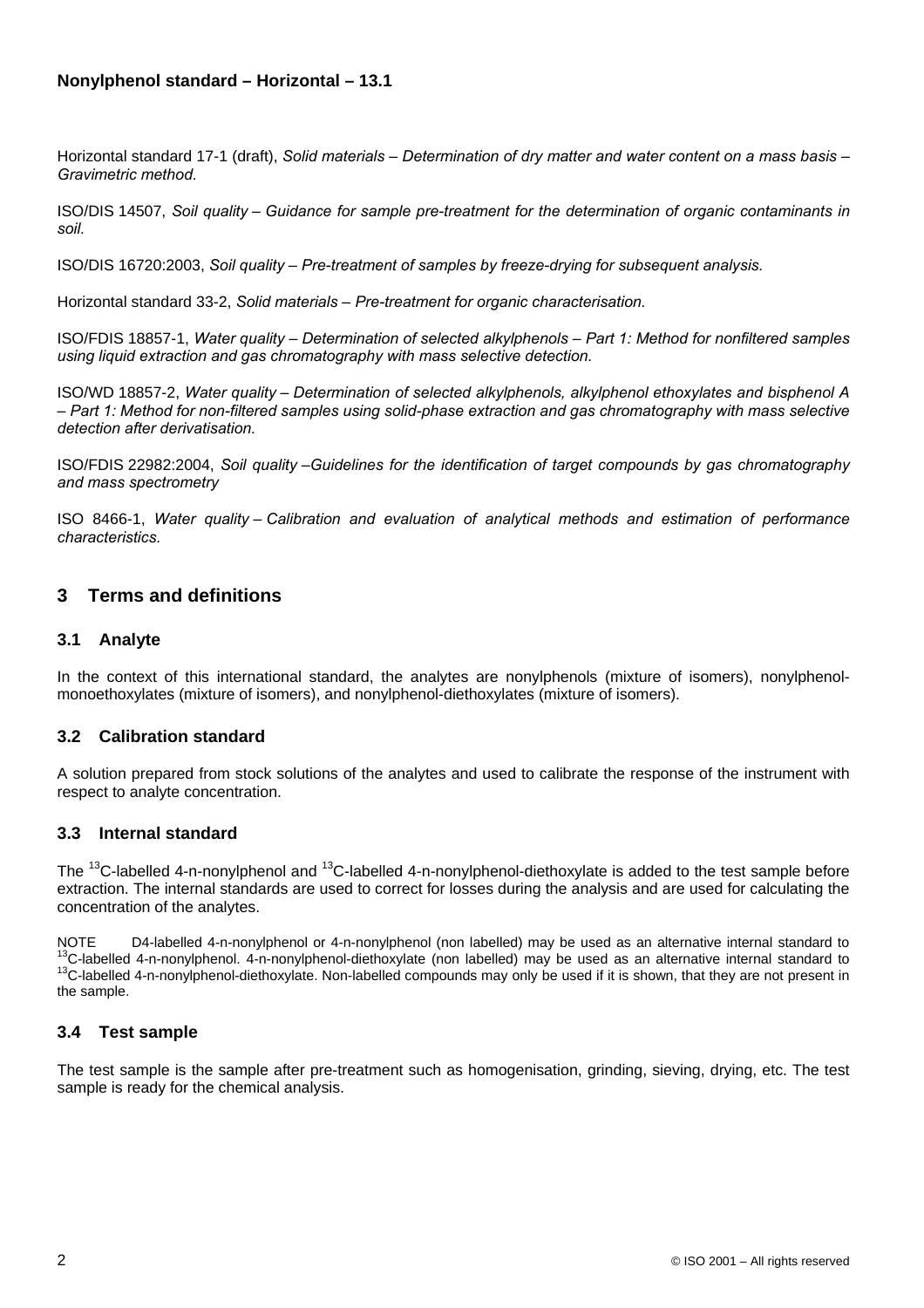## **4 Principle**

After pre-treatment according to methods referred to in chapter 9, the test sample (wet or freeze-dried sample) is extracted by shaking the sample with a mixture of acetone and petroleum ether (1:1). If necessary interfering compounds are removed from the extract by a clean-up on a suitable column.

The extract is treated with N-methyl-N-(trimethylsilyl)-trifluoracetamide (MSTFA) reagent for the derivatization (silylation) of the analytes, and subsequently analyzed by gas chromatography and detection by mass spectrometry (MS).

Nonylphenols and nonylphenol-mono- and diethoxylates are identified from the GC-fingerprint, the relative retention times and the relative intensities of two diagnostic ions. The quantification is based on internal standard procedure. The internal standards ( $^{13}$ C-labelled 4-n-NP and  $^{13}$ C-labelled 4-n-NP2EO) are taken through the whole analytical procedure.

## **5 Interferences**

### **5.1 Interferences from sampling**

Use sampling containers of materials (preferably glass or steel) that do not significantly effect the sample during the contact through sampling and storage. Plastic containers may be used, if they have been proven not to significantly effect the sample.

### **5.2 Interferences by GC-MS**

Substances that co-elute with NP, NP1EO or NP2EO and give the same ion(s) may interfere in the determination. This may have a large influence on the result, since all 3 analytes are determined from the sum of a cluster of 5-9 chromatographic peaks. It is important, that the interfering peaks are not included in the calculations. A peak is excluded, if the retention times are not the same as expected from the calibration standard, and if the relative peak areas from the two diagnostic ions differ more than 30% from the same peak in the calibration standard. Interfering peaks may normally be spotted by comparing the fingerprints of the sample with the fingerprints of the calibration standard, although the isomer-distribution in the environmental samples may differ from the distribution in the calibration standard.

## **6 Hazards**

The solvent hexane is neuro-toxic and its use is not recommended.

## **7 Reagents**

All reagents shall be of recognised analytical grade.

The purity of the reagents used shall be checked by running a blank determination as described in 10.5. If the blank value is unreasonably high, i.e. more than 10 % of the lowest value of interest, find the cause through a stepby-step examination of the whole procedure.

## **7.1 Acetone, C<sub>3</sub>H<sub>6</sub>O**

#### **7.2 Hexane-like solvent**

Any aliphatic hydrocarbon solvent with a boiling point or boiling range between 34 °C and 100 °C may be applied. For safety, see chapter 6.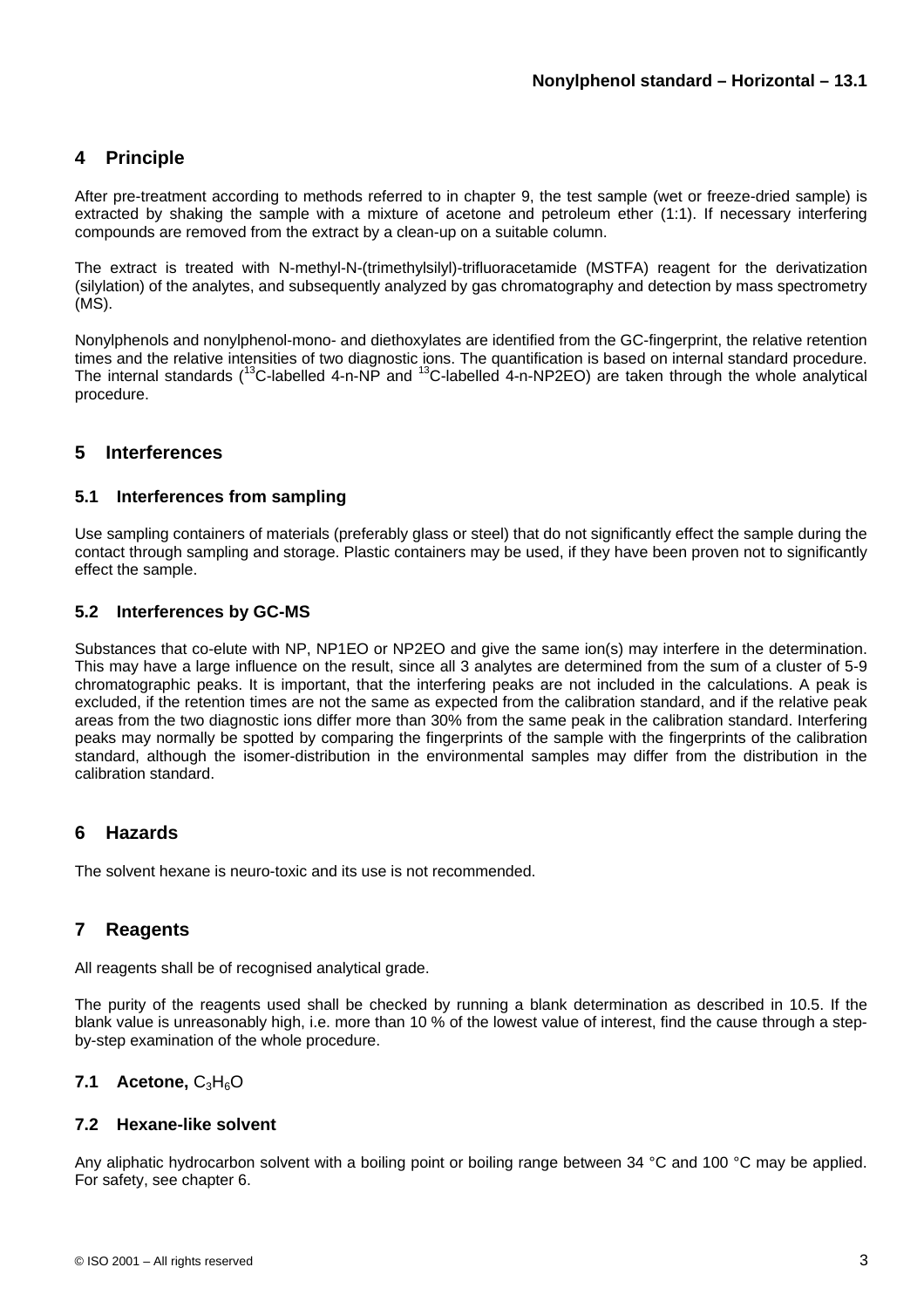### **7.3 Anhydrous sodium sulphate, Na<sub>2</sub>SO<sub>4</sub>, powdered**

Heated for at least 6 h to 550  $\pm$  20 °C, cooled to about 200 °C in the furnace and then to ambient temperature in a desiccator containing magnesium perchlorate or a suitable alternative. The anhydrous sodium sulphate shall be kept carefully sealed.

#### **7.4 Reagents for clean-up procedures**

#### **7.5 MSTFA for derivatization**

N-methyl-N-(trimethylsilyl)-trifluoracetamide, C<sub>6</sub>H<sub>12</sub>F<sub>3</sub>NOSi, CAS # 24589-78-4

#### **7.6 Isooctane,**  $C_8H_{17}$ , b.p. 99 $^{\circ}$ C

#### **7.7 Derivatization solution,** 5% MSTFA in isooctane (vol/vol)

Dissolve e.g. 1 ml of MSTFA in isooctane in a 20 ml volumetric flask and make up to volume with isooctane.

NOTE Store the derivatization solution in a dark place at a temperature of  $4^{\circ}$ C  $\pm$  3°C. The solutions are stable for at least 2 months.

#### **7.8 Operating gas for gas chromatography with MS-detector**

Helium of sufficient purity and in accordance with manufacture´s specification.

#### **7.9 Nitrogen for solvent evaporation**

Nitrogen of sufficient purity.

#### **7.10 Standards for calibration**

The following standard substances are used:

- 4-Nonylphenols (NP), mixture of isomers, CAS # 104-40-5 and 25154-52-3
- 4-Nonylphenol monoethoxylates (NP1EO), mixture of isomers, CAS # 26027-38-3
- 4-Nonylphenol diethoxylates (NP2EO), mixture of isomers, CAS # 26027-38-2

The two nonylphenol ethoxylates may contain small amounts of other ethoxylates. It is important to check the purity of all the standards used for calibration.

The standards may be taken from pure compounds or from solutions with a guaranteed concentration.

The standards must be kept in a freezer at a temperature of  $-18^{\circ}$ C  $\pm$  3°C.

NOTE 1: If 4-tert-octylphenol is included: 4-(1,1,3,3-tetramethylbutyl)phenol, CAS # 140-66-9.

NOTE 2: For NP, NP1EO and NP2EO conflicting information about CAS numbers may be found.

#### **7.11 Internal standards**

The following internal standard substances are used:

• <sup>13</sup>C-labelled 4-n-nonylphenol (4-n-NP),  $C_9H_{19}$ -[<sup>13</sup>C<sub>6</sub>]H<sub>4</sub>-OH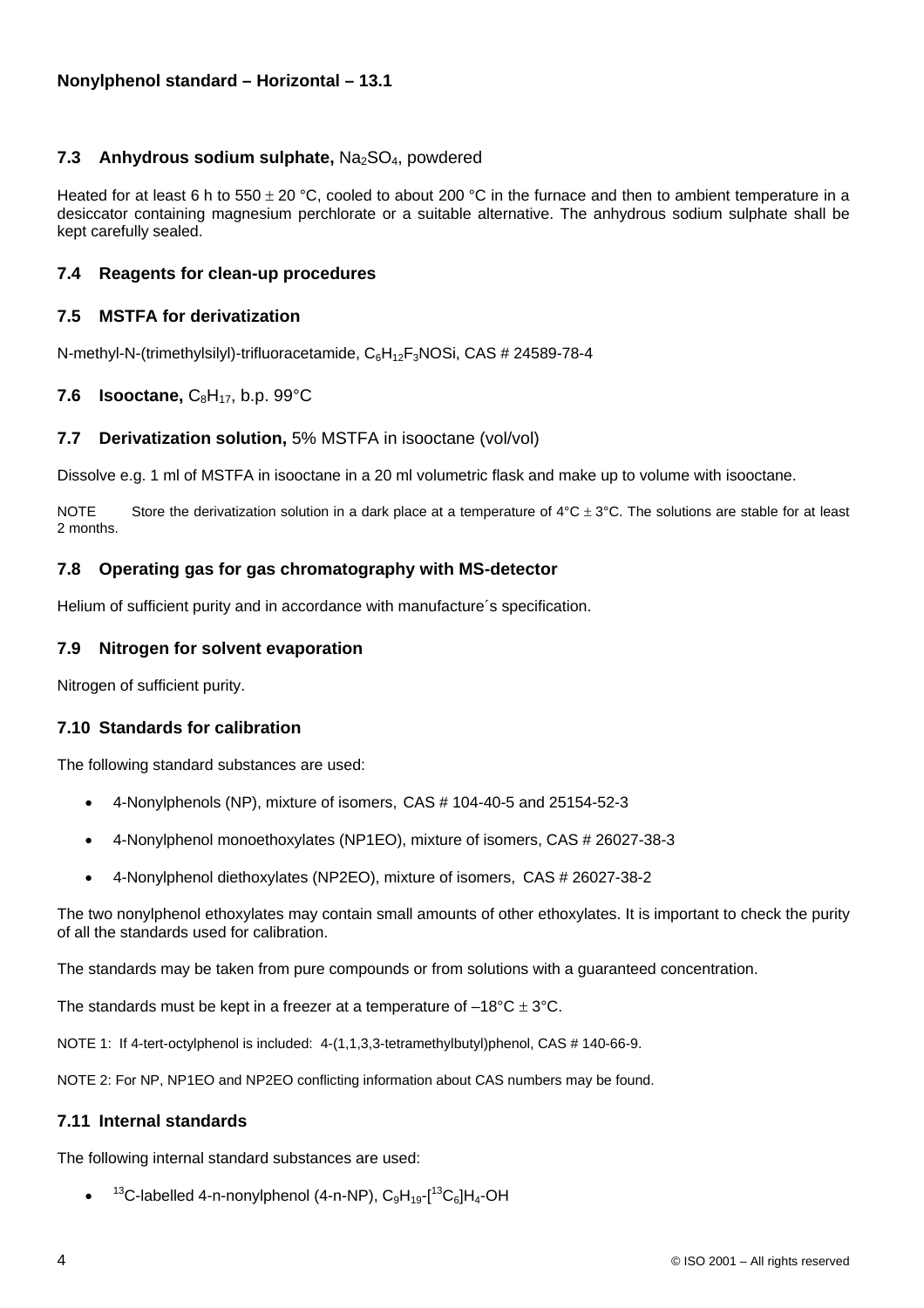•  $13C$ -labelled 4-n-nonylphenol-diethoxylate (4-n-NP2EO)

The internal standards must be kept in a freezer at a temperature of  $-18^{\circ}C \pm 3^{\circ}C$ .

NOTE  $D_4$ -labelled 4-n-nonylphenol or 4-n-nonylphenol (non labelled) may be used as an alternative internal standard to <sup>13</sup>C-labelled 4-n-nonylphenol. 4-n-nonylphenol-diethoxylate (non labelled) may be used as an altern the sample.

#### **7.12 Internal standard solution**

Prepare internal standard solution with the two internal standards in isooctane. The concentrations are 20 mg/l for 4-n-NP and 100 mg/l for 4-n-NP2EO.

It is essential, that the same internal standard solution is used for calibration standard solutions and for samples, blank and internal quality control samples.

NOTE Store the internal standard solution in a dark place at a temperature of  $4^{\circ}$ C  $\pm$  3°C. The solution is stable for at least 2 years, provided that evaporation of solvent is negligible.

#### **7.13 Stock solutions**

Prepare individual stock solutions of about 100 mg/l in isooctane, either from solid standard substances or from solutions with a guaranteed concentration.

NOTE Store the stock solutions in a dark place at a temperature of less than 4°C. The solutions are stable for at least 2 years, provided that evaporation of solvent is negligible.

#### **7.14 Calibration standard solutions**

A mixed calibration standard solution is prepared from the stock solutions by diluting the stock solutions with isooctane. Internal standard solution is added to a concentration of 0,2 mg/l for 4-n-NP and 1,0 mg/l for 4-n-NP2EO. The calibration standards are made to concentrations from 0,01 mg/l to 5 mg/l.

NOTE Store the calibration standard solutions in a dark place at a temperature of less than 4°C. The solutions are stable for at least 2 weeks, provided that evaporation of solvent is negligible.

#### **8 Apparatus**

All equipment that gets into contact with the sample or extract shall be free from nonylphenols and nonylphenol ethoxylates. Glassware may be cleaned by ignition, at least for 2 hours at 450°C.

#### **8.1 Standard laboratory glassware**

Screw cap glass flask with teflon seal. Volume 100 ml and 250 ml.

Round-bottomed flasks. Volume 100 ml and 250 ml.

Test tubes and vials.

#### **8.2 Shaking device, reciprocating shaker**

With horisontal movement (up to at least 250 strokes per minute).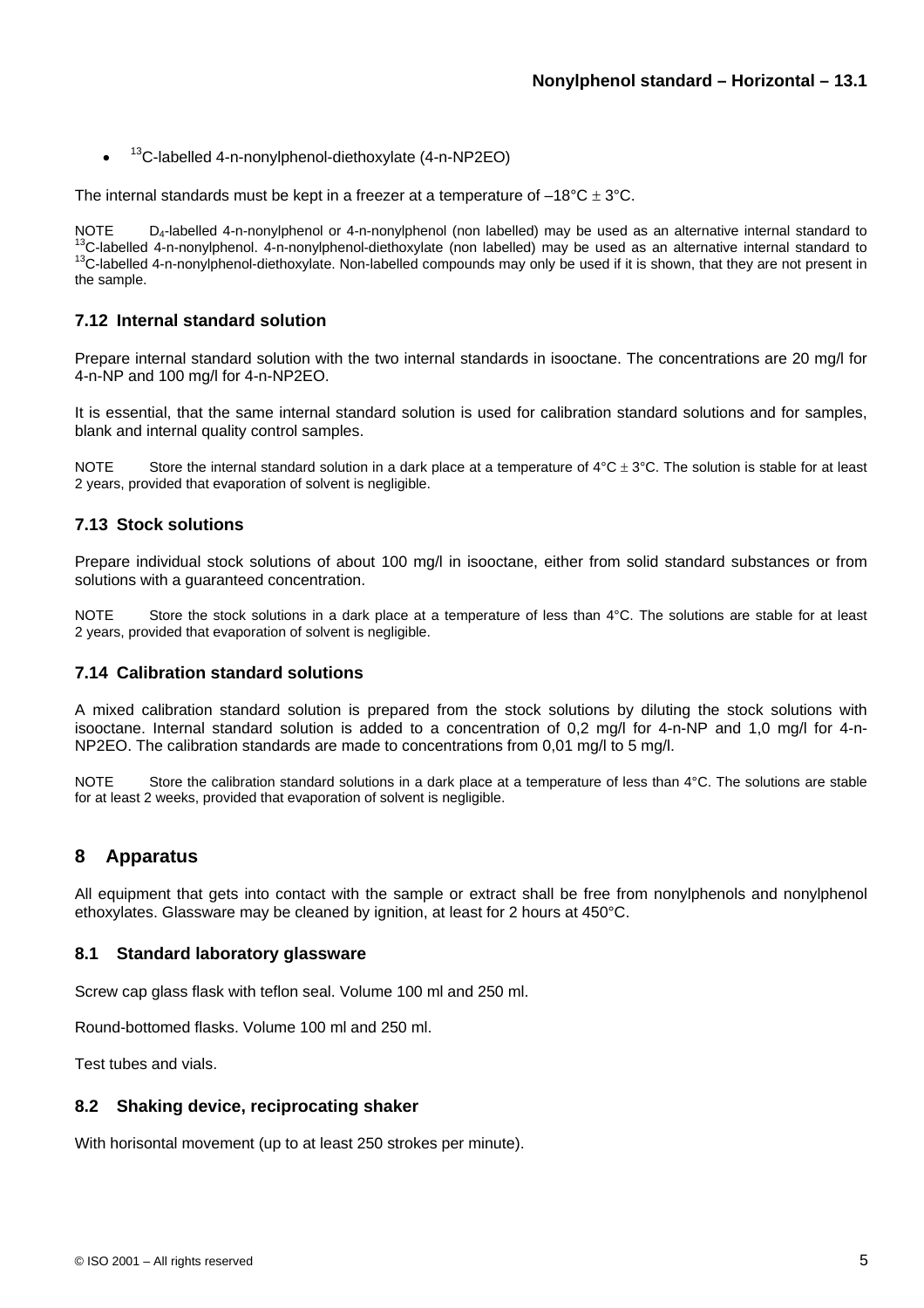## **8.3 Evaporator**

Rotary evaporator. Other device like turbo evaporator or Kuderna Danish may be applied.

#### **8.4 Clean-up column**

Silica column. Commercial columns or freshly prepared columns may be used.

Alternative materials like aluminium oxide or Florisil\* may be used, provided that a sufficient recovery of the analytes have been proven.

NOTE Florisil is a trade name for prepared magnesium silicate.

#### **8.5 Freeze drying apparatus**

#### **8.6 Gas chromatograph with mass selective detector**

Equipped with a capillary column: 5% phenyl-methyl silicone stationary phase coated onto fused silica or an equivalent chemically bonded phase. The dimensions should be sufficient to separate the nonylphenols as described below. In general column length should be 25 - 50 m. An example of a column is given in Annex A.

The first two peaks in the SIM chromatogram of tne nonylphenols are selected as critical pairs for the quality criteria for the chromatographic system. The resolution must be sufficiently high, so that the first two peaks in nonylphenols are baseline separated when measured at ion 207, see table 2.

## **9 Sampling and sample pretreatment**

#### **9.1 Sampling and sample storage**

Obtain representative samples in accordance with ISO 10381-1 (soil) using sampling apparatus in accordance with ISO 10381-2. Use Horizontal standard 2-2 for sampling of sludgeand biowaste.

Store the samples in a dark place at a temperature below 10°C, if possible in a refrigerator. Determine the content of dry matter in the sample in according to ISO 11465 or PrEN 14346 – Temporary remark: Horizontal standard 17-1.

NOTE Freeze-dried samples, if kept sealed, may be stored for a longer period at room temperature (approx. 1 month). Hygroscopic dried sludge may to preserved by mixing with anhydrous sodium sulphate.

#### **9.2 Sample pre-treatment**

Samples shall be pre-treated as soon as possible after sampling.

Methods for pre-treatment of solid samples to be used for the analysis of organic contaminants are described in a separate standard, Horizontal standard 33-2. This standard describes procedures for the preparation of the test sample from the laboratory sample.

Different pre-treatment procedures are used for the different matrices. This is presented in Table 1.

Some sludge and sediment samples may have a high amount of water, which results in low recoveries and higher limits of detection, when extracted as wet samples. In a note a filtration procedure is described for samples with a low content of dry matter.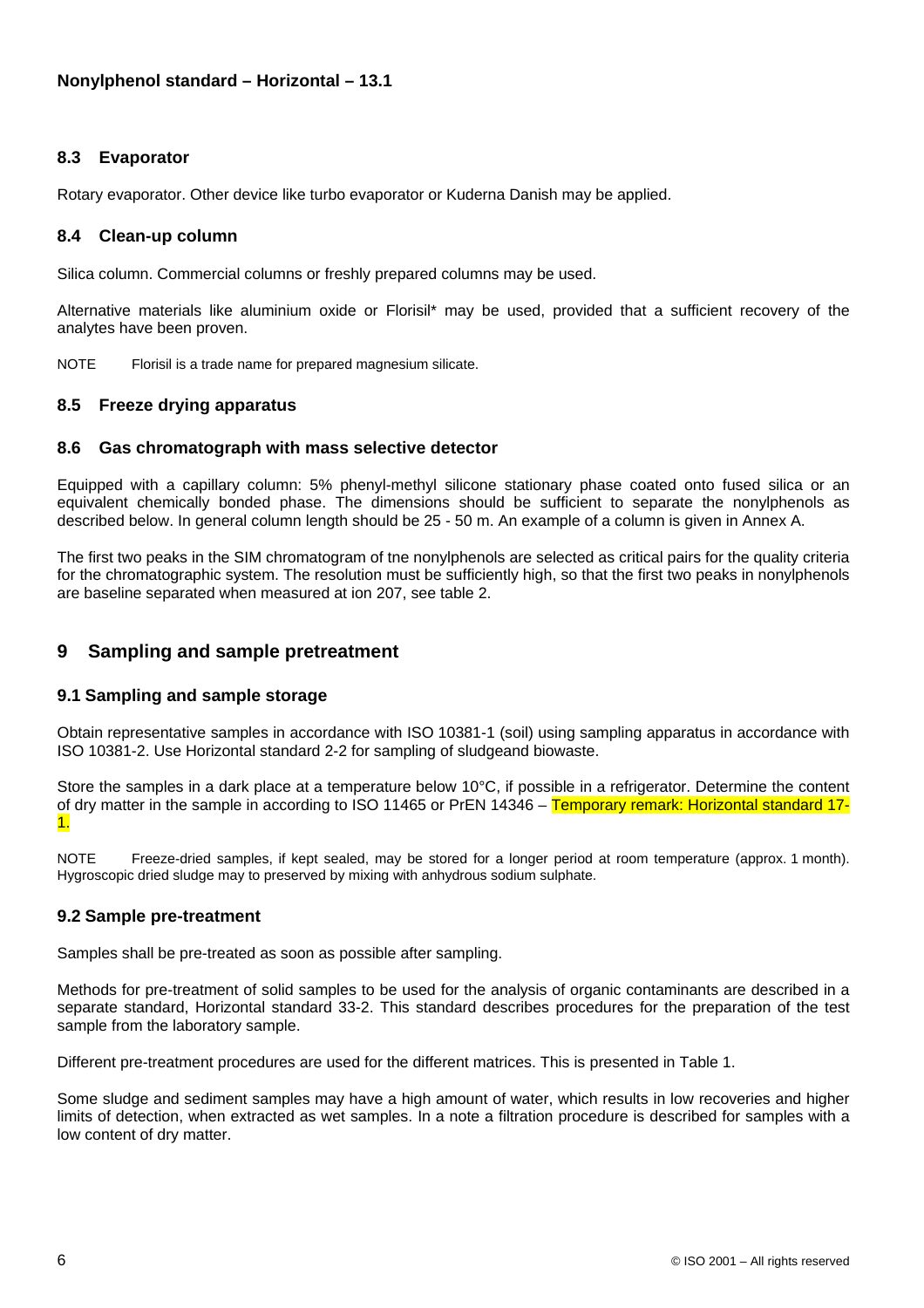| Sludge<br>$dm > 2\%$             | Sludge<br>$dm < 2\%$             | Soil                             | Compost                          | Sediment<br>$dm > 10\%$          | Sediment<br>$dm < 10\%$          |
|----------------------------------|----------------------------------|----------------------------------|----------------------------------|----------------------------------|----------------------------------|
| No drying                        |                                  | No drying                        | No drying                        | No drying                        |                                  |
| Freeze drying<br>(ISO/DIS 16720) | Freeze drying<br>(ISO/DIS 16720) | Freeze drying<br>(ISO/DIS 16720) | Freeze drying<br>(ISO/DIS 16720) | Freeze drying<br>(ISO/DIS 16720) | Freeze drying<br>(ISO/DIS 16720) |

#### **Table 1 — Pretreatment methods used prior to nonylphenol analysis.**

dm: dry matter.

Sludge samples with more than 2% dry matter can be analysed as wet samples, or they can be analysed after freeze-drying.

Sludge samples with less than 2% dry matter can only be analysed after freeze-drying.

Soil and compost samples can be analysed as wet samples (field-moist samples), or they can be analysed after freeze-drying.

Sediment samples with more than 10% dry matter can be analysed as wet samples, or they can be analysed after freeze-drying.

Sediment samples with less than 10% dry matter can only be analysed after freeze-drying.

#### **10 Procedure**

#### **10.1 Extraction**

Four extraction methods are described – one for extraction of wet sludge samples, one for extraction of freezedried sludge samples, one for extraction of wet samples of soil, sediment and compost, and one for extraction of freeze-dried samples of soil, sediment and compost.

#### **10.1.1 Extraction 1 – Wet sludge samples**

Wet sludge samples are extracted as follows:

- a) Take between 10 and 50 g of test sample (depending on dry matter content) and place it in a 100 ml screw cap flask with teflon seal. The sample should preferably contain between 2 and 3 g dry matter.
- b) Add 100 µl of internal standard solution (7.12) equal to 2 µg of 4-n-NP and 10 µg of 4-n-NP2EO.
- c) Add 10 ml of acetone, close the screw cap and shake thoroughly by hand.
- d) Add 10 ml of hexane-like solvent, close the screw cap again and place the flask on a reciprocating shaker. The flask shall be placed in horizontal position with the movement along the flask.
- e) Shake for at least 2 hours with  $250 \pm 20$  strokes per minute.
- f) Transfer the organic phase to another 100 ml flask. If an emulsion is present, this shall be included.
- g) Add water and shake to wash the extract. Use 5 ml of water per ml hexane-like solvent.
- h) Transfer the extract (enough for the subsequent analysis) to a glass tube and dry the extract by adding anhydrous sodium sulphate.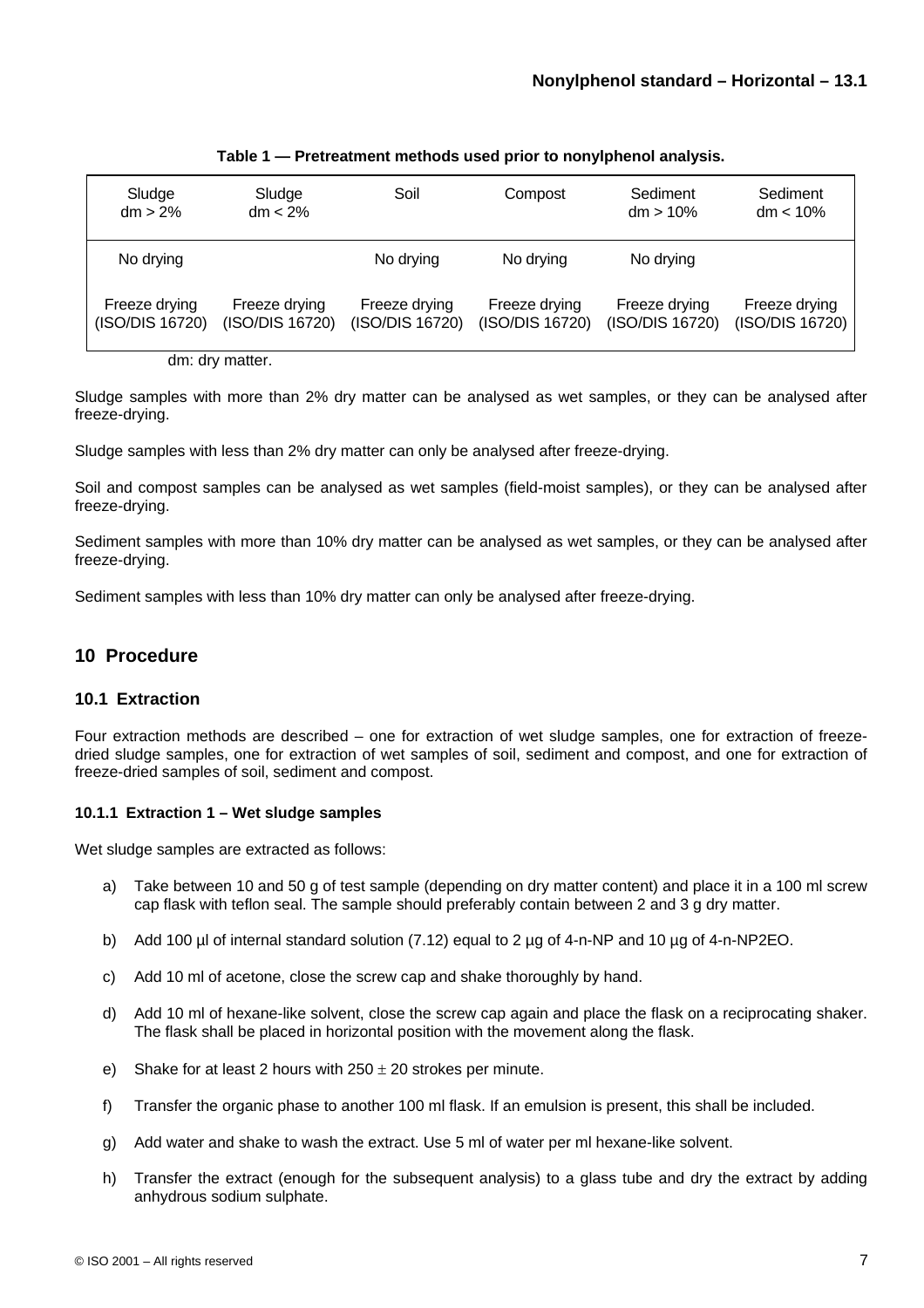i) The extract is now ready for further treatment described in 10.2-10.4.

#### **10.1.2 Extraction 2 – Freeze-dried sludge samples**

Freeze dried sludge samples are extracted as follows:

- a) Take 2-3 g of test sample and place it in a 100 ml screw cap flask with teflon seal.
- b) Add 100 µl of internal standard solution (7.12) equal to 2 µg of 4-n-NP and 10 µg of 4-n-NP2EO.
- c) Add 5 ml of water (approximately 2 ml per g of dry sample), and shake the sample by hand.
- d) Add 10 ml of acetone, close the screw cap and shake thoroughly by hand.
- e) Add 10 ml of hexane-like solvent, close the screw cap again and place the flask on a reciprocating shaker. The flask shall be placed in horizontal position with the movement along the flask.
- f) Shake for at least 1 hour with  $250 \pm 20$  strokes per minute.
- g) Transfer the organic phase to another flask. If an emulsion is present, this shall be included.
- h) Add water and shake to wash the extract. Use 5 ml of water per ml hexane-like solvent.
- i) Transfer the extract (enough for the subsequent analysis) to a glass tube and dry the extract by adding anhydrous sodium sulphate.
- j) The extract is now ready for further treatment described in 10.2-10.4.

#### **10.1.3 Extraction 3 – Soil, sediment and compost samples**

Soil, sediment and compost samples are normally extracted wet without drying the sample before extraction. These samples are extracted as follows:

- a) Take between 20 and 40 g of test sample (depending on dry matter content) and place it in a 100 ml screw cap flask with teflon seal. The sample shall contain between 10 and 20 g dry matter.
- b) Add 100 µl of internal standard solution (7.12) equal to 2 µg of 4-n-NP and 10 µg of 4-n-NP2EO.
- c) Add 10 ml of water and shake the sample by hand.
- d) Add 30 ml of acetone to the test sample, close the screw cap and shake thoroughly by hand.
- e) Add 30 ml of hexane-like solvent, close the screw cap again and place the flask on a reciprocating shaker. The flask shall be placed in horizontal position with the movement along the flask.
- f) Shake for at least 2 hours with  $250 \pm 20$  strokes per minute.
- g) Transfer the organic phase to a 250 ml flask. If an emulsion is present, this shall be included.
- h) Add water and shake to wash the extract. Use 5 ml of water per ml hexane-like solvent.
- i) Transfer the extract (enough for the subsequent analysis) to a glass tube and dry the extract by adding anhydrous sodium sulphate.
- j) The extract is now ready for further treatment described in 10.2-10.4.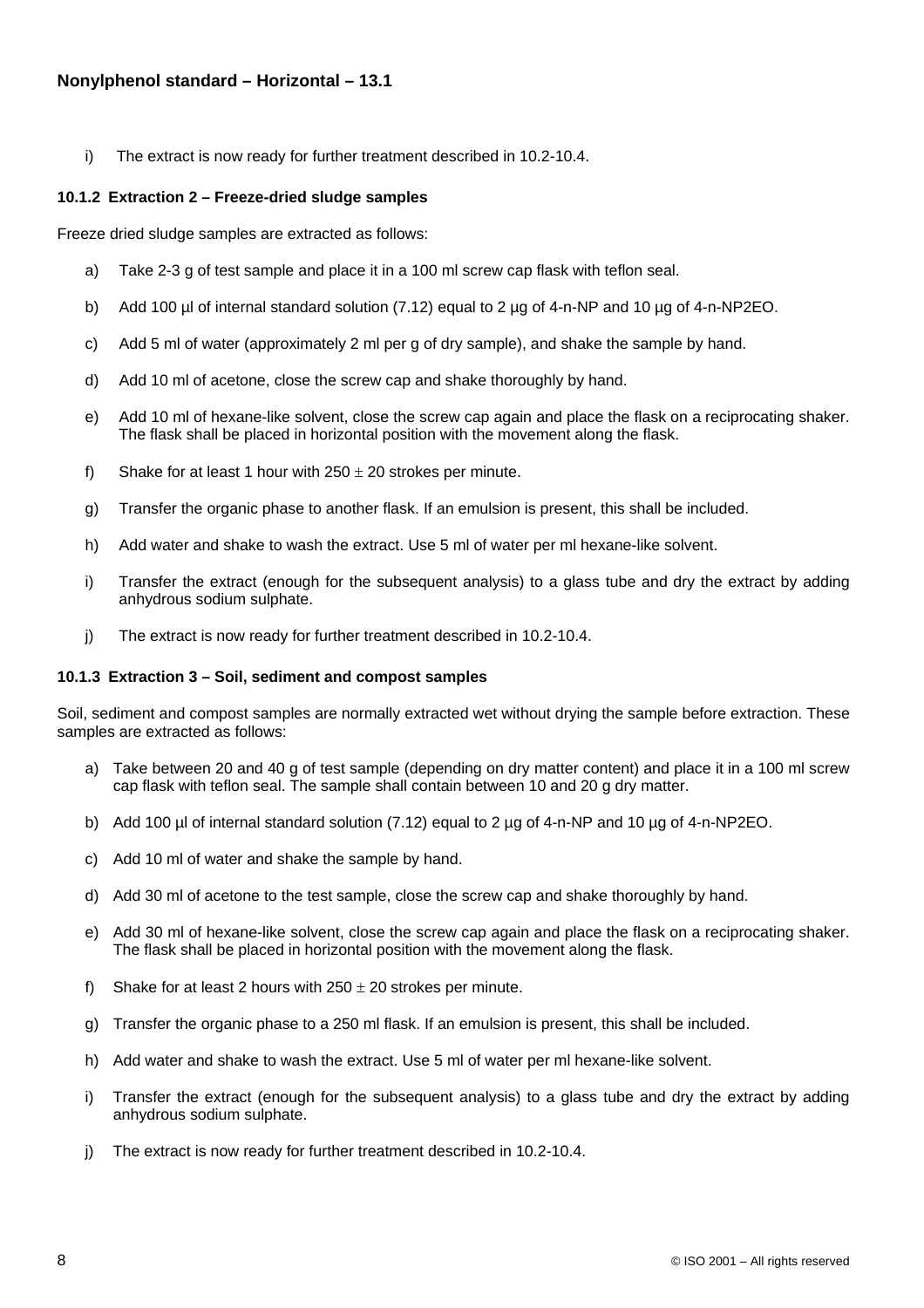#### **10.1.4 Extraction 4 – Freeze-dried soil, sediment and compost samples**

Freeze-dried soil, sediment and compost samples are extracted as follows:

- a) Take 10-20 g of test sample and place it in a 100 ml screw cap flask with teflon seal.
- b) Add 100 µl of internal standard solution (7.12) equal to 2 µg of 4-n-NP and 10 µg of 4-n-NP2EO.
- c) Add 10 20 ml of water (approximately 1 ml per g of dry sample), and shake the sample by hand.
- d) Add 20 ml of acetone, close the screw cap and shake thoroughly by hand.
- e) Add 20 ml of hexane-like solvent, close the screw cap again and place the flask on a reciprocating shaker. The flask shall be placed in horizontal position with the movement along the flask.
- f) Shake for at least 2 hours with  $250 \pm 20$  strokes per minute.
- g) Transfer the organic phase to a 100 250 ml flask. If an emulsion is present, this shall be included.
- h) Add water and shake to wash the extract. Use 5 ml of water per ml hexane-like solvent.
- i) Transfer the extract (enough for the subsequent analysis) to a glass tube and dry the extract by adding anhydrous sodium sulphate.
- j) The extract is now ready for further treatment described in 10.2-10.4.

The extracts can be stored in a refrigerator ( $4^{\circ}$ C  $\pm$  3°C) and are stable for at least 1 month.

NOTE 1 To simplify the procedure the wash of organic phase (extraction solvent) with water may be carried out directly in the extraction flask with the sample present.

NOTE 2 Other extraction techniques, like ultrasonic extraction, microwave or pressurised liquid extraction may be suitable. However if using other extraction techniques the comparability to the method described in this standard shall be proven.

#### **10.2 Concentration (optional)**

In most cases concentration of the extract is not necessary. However if lower detection limits are needed this can be achieved by evaporation of the solvent.

Concentrate the extract on a rotary evaporator or by the use of a gentle stream of nitrogen at room temperature. Since the internal standard is used for the calculations, it is not necessary to know the exact volumes. If necessary, the amount of internal standard added to the sample can be reduced relative to the concentration factor to keep the concentration of internal standard at the same level in the GC-MS analysis.

#### **10.3 Clean-up (optional)**

Clean-up has to be used if compounds are present that can interfere with the analytes or the internal standard in the gas chromatogram, or if those compounds can influence the GC-procedure (i.e. contamination of the detection system). If no or negligible interfering substances are present, no clean-up is necessary.

For the analysis of sludge samples a clean-up is necessary for special types of sludge.

Add 1 ml of extract to the clean-up column (8.4). Elute the column with a solvent, e.g. a mixture of hexane-like solvent and acetone. Evaporate the eluted solvent to about 1 ml. The cleaned are now ready for derivatization described in 10.4.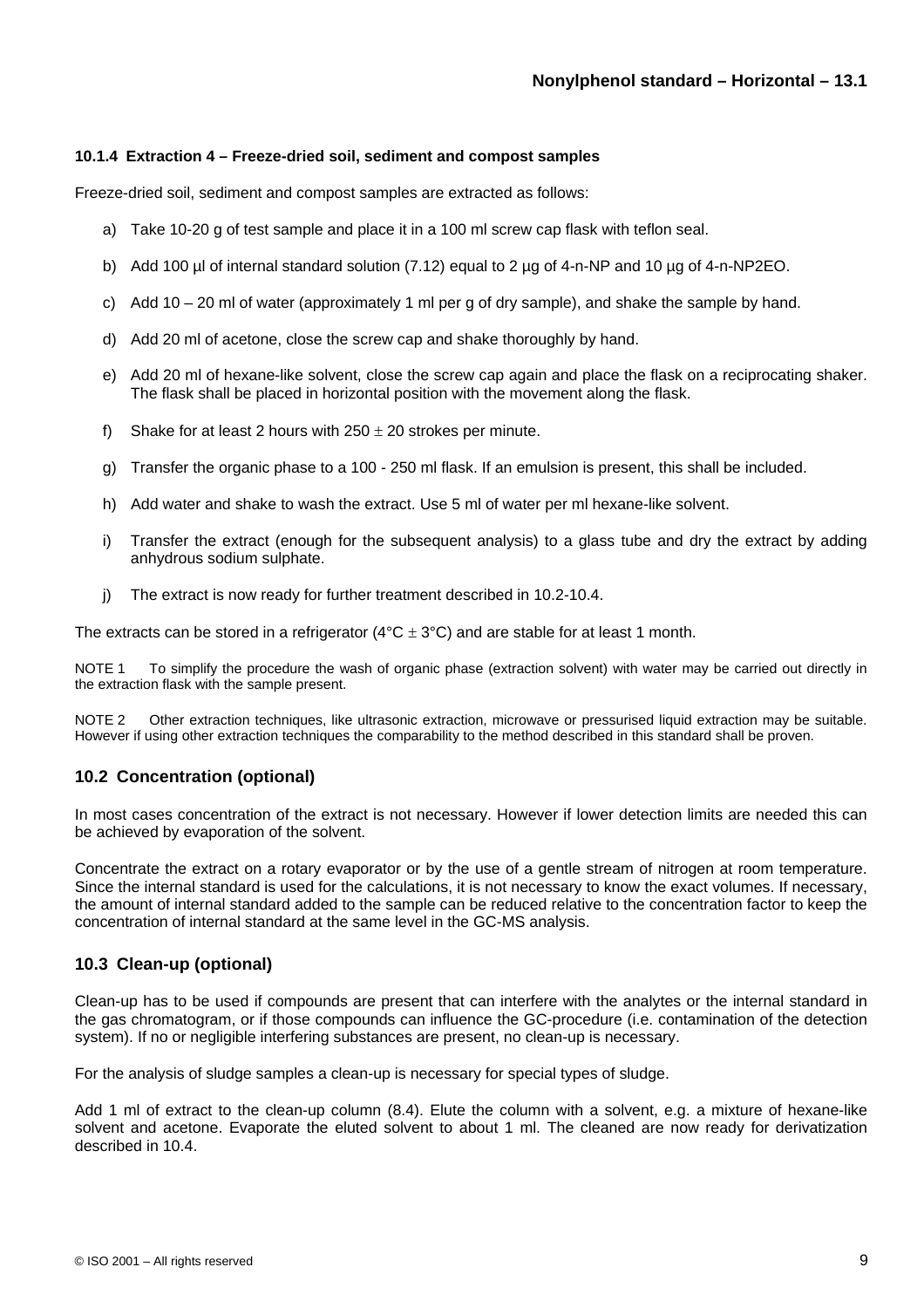Before use the column shall be tested to ensure that the analytes are recovered in the collected fraction. The criteria for the clean-up is, that the recovery for both internal standards are more than 80%.

NOTE The sample matrix may influence the elution of the analytes and internal standards from the column, and the recovery should therefore be checked on the actual sample.

#### **10.4 Derivatization**

The derivatization can be carried out on the extract without clean-up or on the extract after a clean-up.

A fraction (always 1,0 ml) of the extract is treated as follows:

- a) Transfer 1,0 ml of extract to a GC vial.
- b) Evaporate the solvent slowly (room temperature) until dryness under a gentle stream of nitrogen.
- c) Add 1,0 ml of 5% MSTFA in isooctane, close the vial and shake for dissolution.
- d) Wait 15 minutes for the reaction to occur (room temperature).
- e) If the solution is not clear transfer the isooctane solution to a new GC vial. Avoid particles in the solution.
- f) The extract is now ready for analysis by GC-MS.

The derivates can be stored in a refrigerator ( $4^{\circ}C \pm 3^{\circ}C$ ) and are stable for at least 2 weeks.

NOTE 1 The derivatization is sensitive to the amount of water in the extract, therefore anhydrous sodium sulphate is used for drying the extract.

NOTE 2 If isooctane is used as extraction solvent, evaporation of the solvent can be omitted. The MSTFA can be added as 50 µl pure MSTFA instead of adding the 5% solution of MSTFA. The calibration standards shall be treated like the samples.

#### **10.5 Blank**

Perform a blank determination following the procedure as described for the selected extraction and clean-up (optional). Prepare the blank exactly as by the analysis of a sample. .

The blank value shall not be higher than 10 % of the lowest value of interest.

#### **10.6 GC-MS analysis**

Optimize the gas chromatograph and mass selective detector (8.6) according to the instrument manufacturer's manual. The separation of nonylphenols must fulfil the requirements described in 8.5.

Many columns and GC-conditions may be used. An example is described in Annex A.

The detection is done by Electron Impact Ionization (EI) 70 eV. In Table 2 the ions used for the analysis are shown.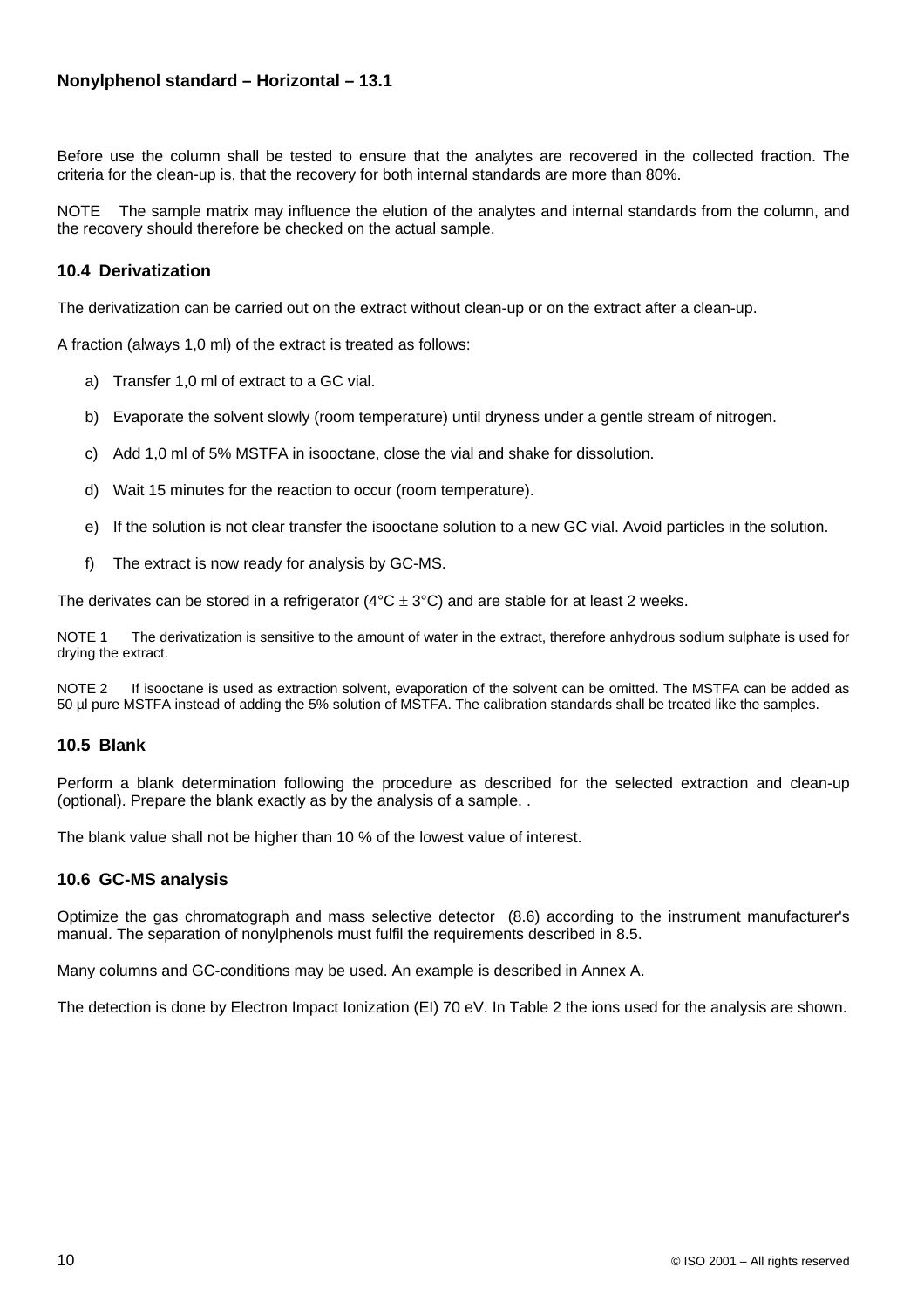| No.            | Analyte (MSTFA derivative)                            | Selected diagnostic ions * |            | Internal<br>standard for<br>analyte No. |               |              |
|----------------|-------------------------------------------------------|----------------------------|------------|-----------------------------------------|---------------|--------------|
|                |                                                       | Abbreviation               | Target ion | Qualifier ion                           | Qualifier ion |              |
|                |                                                       |                            | $M_1$      | M <sub>2</sub>                          | $M_3$         |              |
| 1              | Nonylphenol                                           | <b>NP</b>                  | 207        | 221                                     | 193           |              |
| $\overline{c}$ | Nonylphenol monoethoxylate                            | NP <sub>1</sub> EO         | 251        | 265                                     | 279           |              |
| 3              | Nonylphenol diethoxylate                              | NP <sub>2EO</sub>          | 295        | 309                                     | 323           |              |
| 4              | <sup>13</sup> C-labelled 4-n-nonylphenol              | $13$ C-4-n-NP              | 185        |                                         |               | 1,2          |
| 5              | <sup>13</sup> C-labelled 4-n-nonylphenol diethoxylate | $13$ C $-4$ -n-NP2EO       | 252        |                                         |               | $\mathbf{3}$ |
| 6              | D4-labelled 4-n-nonylphenol                           | 4-n-NP-D4                  | 183        |                                         |               | 1,2          |
| 7              | Unlabelled 4-n-nonylphenol                            | $4-n-NP$                   | 179        |                                         |               | 1,2          |
| 8              | Unlabelled 4-n-nonylphenol diethoxylate               | 4-n-NP2EO                  | 246        |                                         |               | $\mathbf{3}$ |

#### **Table 2 — Diagnostic ions used by the GC-MS analysis**

 $M_1$  is used for quantification,  $M_2$  and  $M_3$  is used for identification.

The GC-MS analysis of samples is described in 10.7.3.

## **10.7 Calibration and analysis of samples**

Two types of calibration are used: the initial calibration (10.7.1) and the recalibration, which is carried out daily (10.7.2).

The initial calibration serves to establish the linear working range of the calibration curve. This calibration is performed when the method is used for the first time and after maintenance and/or repair of the equipment.

The recalibration checks the validity of the linear working range of the initial calibration curve and is performed before each series of samples.

For all calibrations the relative areas are used, i.e. the area for the analyte relative to the area for the internal standard. This is described in 11.1.

For NP, NP1EO and NP2EO the areas are determined as the sum of the peak areas of the isomeric mixture. This is described in chapter 11.

#### **10.7.1 Initial calibration**

Inject at least 5 standard solutions with concentrations from 0,01 mg/l to 5 mg/l (7.14) and include a solvent blank. Before injection 1 ml of the standard solution is treated (derivatized) as described in 10.4. Identify the peaks and prepare a calibration curve for each analyte.

Evaluation of the calibration curve shall be done according to the description in ISO 8466-1. This standard for linear calibration gives acceptance and rejection criteria for linearity.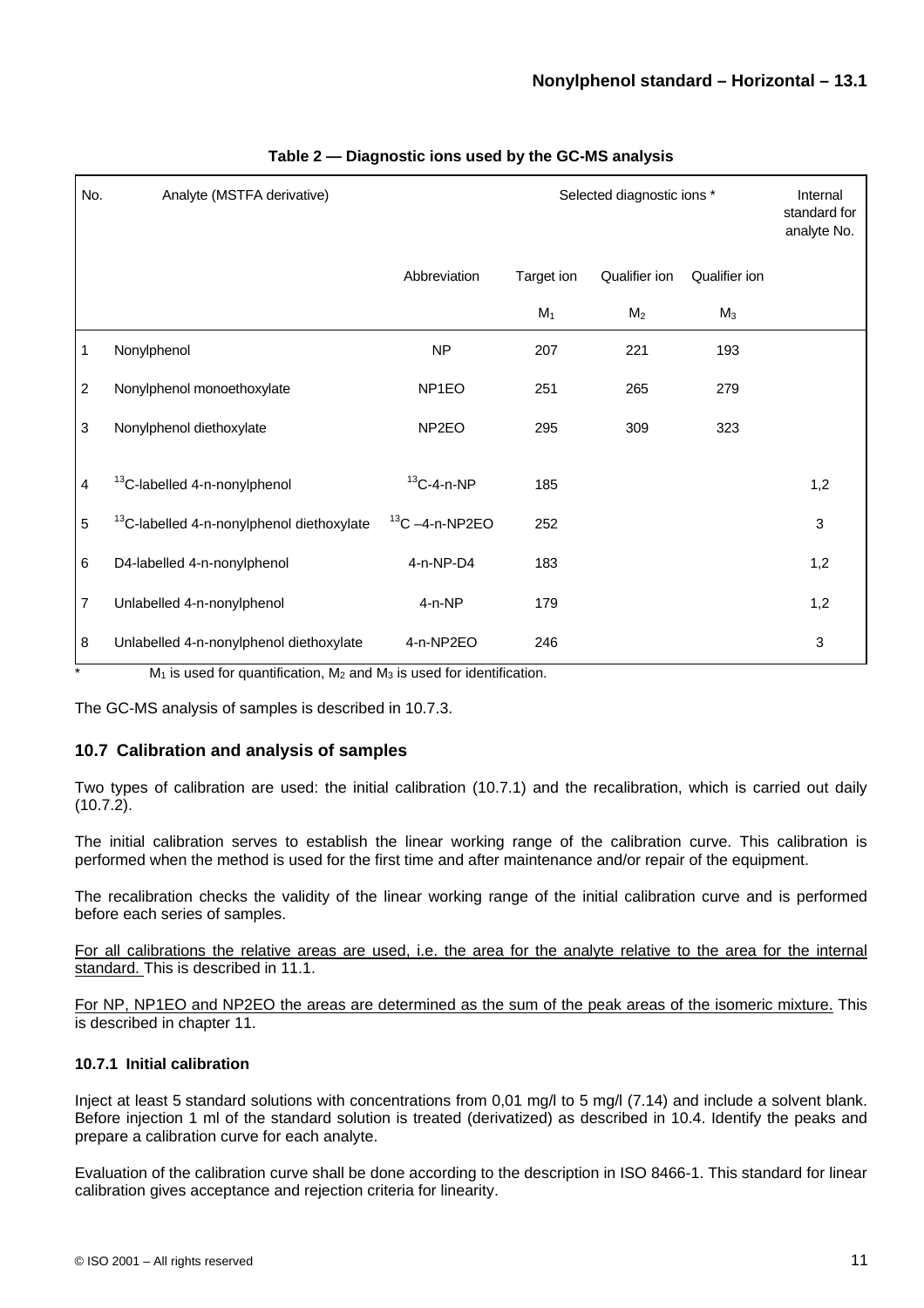Note It is allowed to use non-linear calibration using all 5 standards. In that case, all 5 standards shall be used for recalibration and not only the 2 standards described below.

#### **10.7.2 Recalibration**

Inject at least two calibration standards (after derivatization) with concentrations of  $20 \pm 10$  % and  $80 \pm 10$  % of the established linear range and calculate the straight line from these measurements.

#### **10.7.3 Analysis of samples and identification**

Inject the extracts of samples and blanks obtained from the derivatization in 10.4.

The identification of NP, NP1EO and NP2EO is based on three parameters:

- The peak pattern of the chromatogram, i.e. the fingerprint, although the relation between the individual peaks may differ in samples and standards
- The retention times of the individual peaks
- The relation between peak areas of the qualifier ions and the target ion

From the identification select the peaks to be included in the sum area. Peaks not found in the calibration standard is not included. See about interferences in chapter 5.

Use ISO/FDIS 22982 for identification of the analytes.

If the concentration of one of the analytes is out of the calibration range (higher than the upper calibration limit), the final extract is diluted with isooctane and injected again.

## **11 Calculation and expression of results**

For the analytes NP, NP1EO and NP2EO the areas are determined as the sum of the peak areas of the isomeric mixture. If interfering peaks are present, these shall not be included in the sum area.

The method is based on the internal standard calculations. The method determines the mass concentrations and is not influenced by injection errors, the volume of water present in the sample or matrix effects in the sample, provided that the recovery of the analytes are about equal to that of the internal standard.

4-n-NP is used as internal standard for the calculation of NP and NP1EO. 4-n-NP2EO is used for the calculation of NP2EO.

For all samples a specific mass (2 µg of 4-n-NP and 10 µg of 4-n-NP2EO) of internal standard is added. These masses result in the same concentration of internal standard in the sample extracts as in the calibration standard solutions (presuming 100% recovery of internal standard).

#### **11.1 Calibration**

From the chromatograms of the calibration standards obtain a calibration curve by plotting the ratio of the mass concentrations against the ratio of the peak areas using equation (1):

$$
\frac{A_c}{A_{is,c}} = s \cdot \frac{\rho_c}{\rho_{is,c}} + b \tag{1}
$$

where: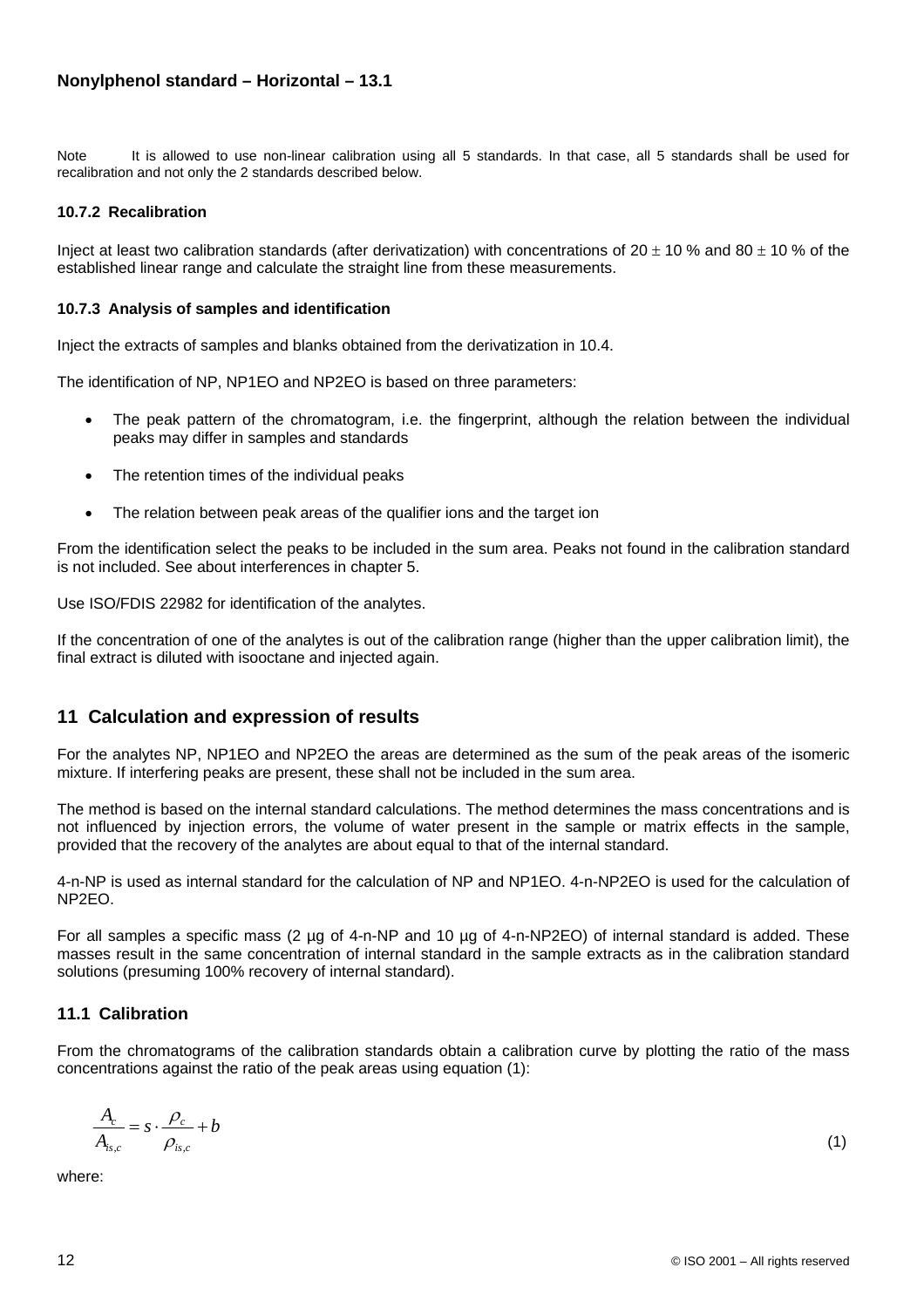- $A_c$  is the response of analyte in the calibration standard = sum of peak areas
- $A<sub>is.c</sub>$  is the response of internal standard in the calibration standard = peak area
- *s* is the slope of the calibration function
- *ρc* is the mass concentration of analyte in the calibration standard solution in µg/ml
- *ρis,c* is the mass concentration of internal standard in the calibration standard solution in µg/ml = 0,2 µg/ml

for 4-n-NP and 1,0 µg/ml for 4-n-NP2EO.

*b* is the intercept of the calibration curve with the ordinate

### **11.2 Calculation**

From the chromatograms of the samples and blanks calculate the mass concentrations of the analytes from the calibration curve using equation (2):

$$
\omega_s = \frac{(A_s / A_{is,s}) - b}{s \cdot m \cdot d_s} \cdot \rho_{is,s} \cdot V \tag{2}
$$

where:

| $\omega_{\rm s}$                  | is the concentration of analyte found in the sample in mg/kg dry matter            |
|-----------------------------------|------------------------------------------------------------------------------------|
| $A_{\rm s}$                       | is the response of analyte in the sample $=$ sum of peak areas                     |
| $A_{is,s}$                        | is the response of internal standard in the sample $=$ peak area                   |
| b                                 | is the intercept of the calibration curve with the ordinate                        |
| s                                 | is the slope of the calibration function                                           |
| m                                 | is the mass of the test sample used for extraction in grams                        |
| $d_{s}$                           | is the dry matter content of the test sample in $q/q$                              |
| $\rho_{\scriptscriptstyle l s,s}$ | is the mass concentration of internal standard in the sample extract in $\mu$ g/ml |
| V                                 | is the volume of hexane-like solvent used for extraction of the test sample, in ml |

NOTE The equations are only valid by the use of linear calibration curves.

#### **12 Test report**

The test report shall contain at least the following data:

- a) the information required to identify the sample;
- b) a reference to this international standard;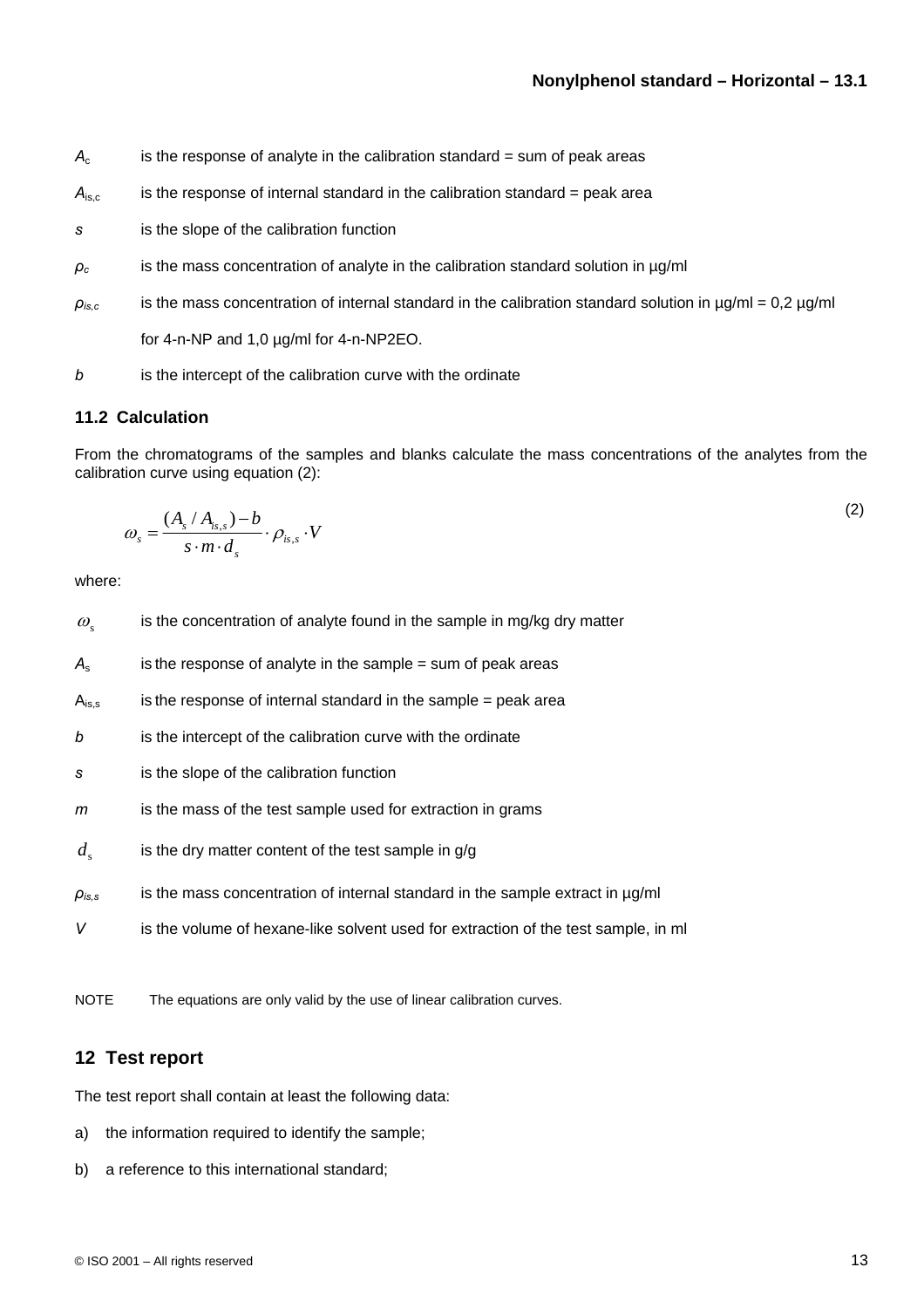- c) the contents of the analytes in mg/kg dry matter, with two significant figures.
- d) any details not specified in this International Standard or which are optional, as well as any factor which may have affected the results.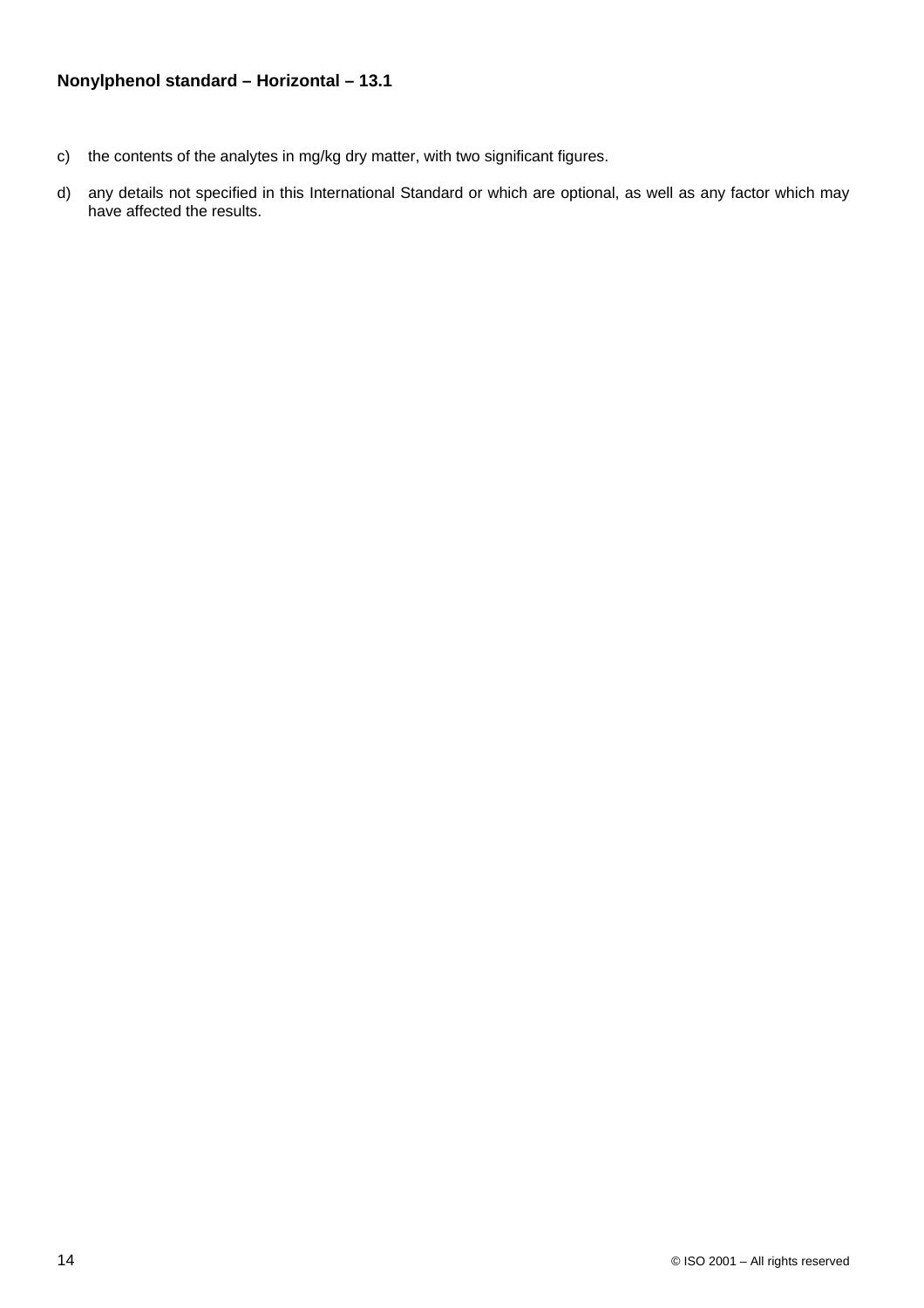## **Annex A** (informative)

# **Example of chromatographic conditions and chromatogram**

## **GC-conditions:**

| Separation column: | 5% phenyl methyl siloxane, film thickness $o$ , 25 $\mu$ m. length 30 m, i.d. 0, 25 $\mu$ m |  |  |
|--------------------|---------------------------------------------------------------------------------------------|--|--|
| Oven temp.:        | 100 $\degree$ C, hold 1 min                                                                 |  |  |
|                    | 10 °C/min to 200 °C, hold 3 min                                                             |  |  |
|                    | 10 °C/min to 300 °C, hold 7 min                                                             |  |  |
| Injection temp.:   | 250 °C                                                                                      |  |  |
| Splitless inj.:    | 1 µl                                                                                        |  |  |
| Carrier gas:       | Helium, 0,9 ml/min                                                                          |  |  |
|                    |                                                                                             |  |  |

## **MS-conditions:**

| lonization:                  | Electron Impact |
|------------------------------|-----------------|
| MS interface temp.: $280 °C$ |                 |
| Filament on:                 | 7 min           |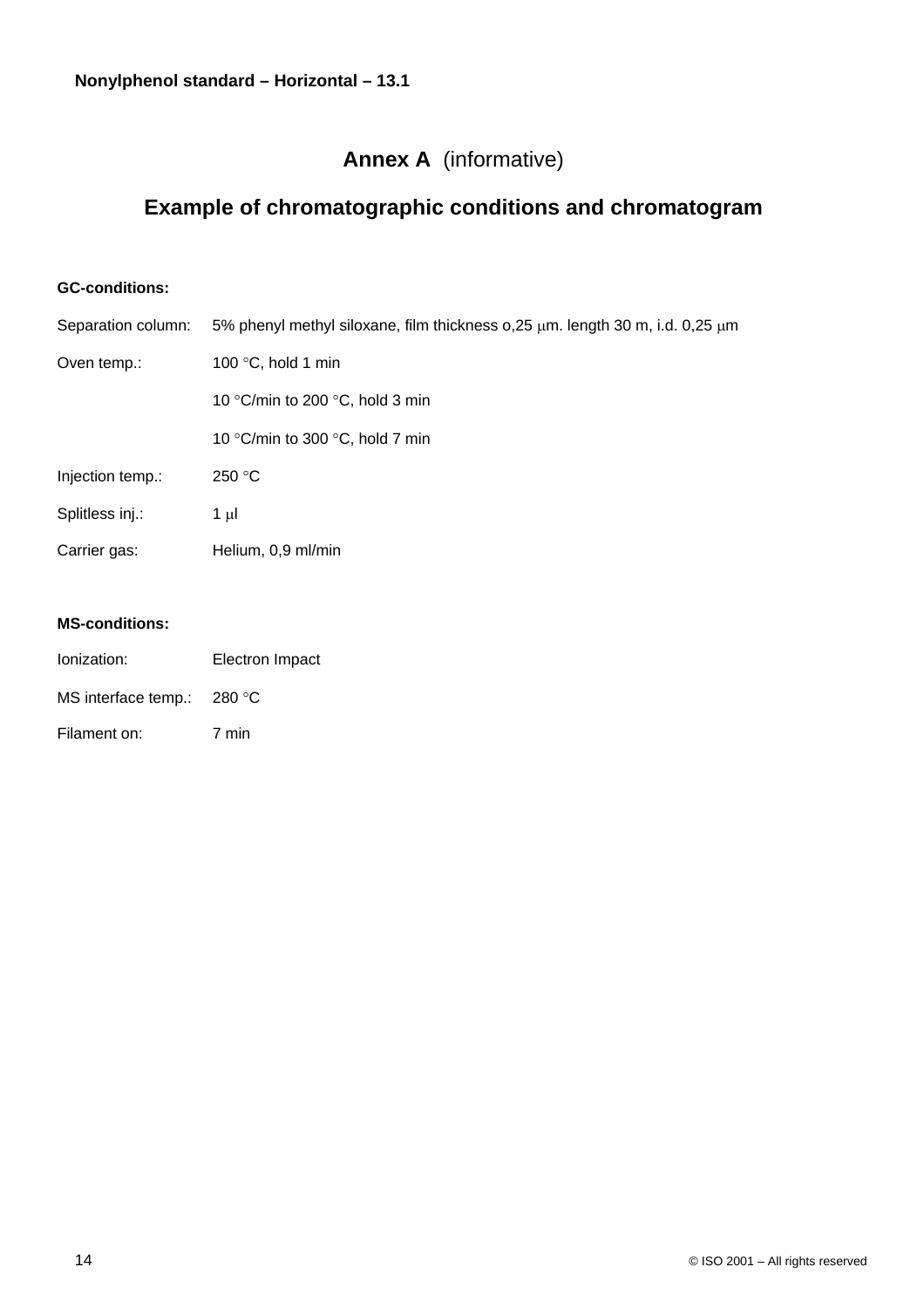

## **Total ion chromatogram based on SIM analysis**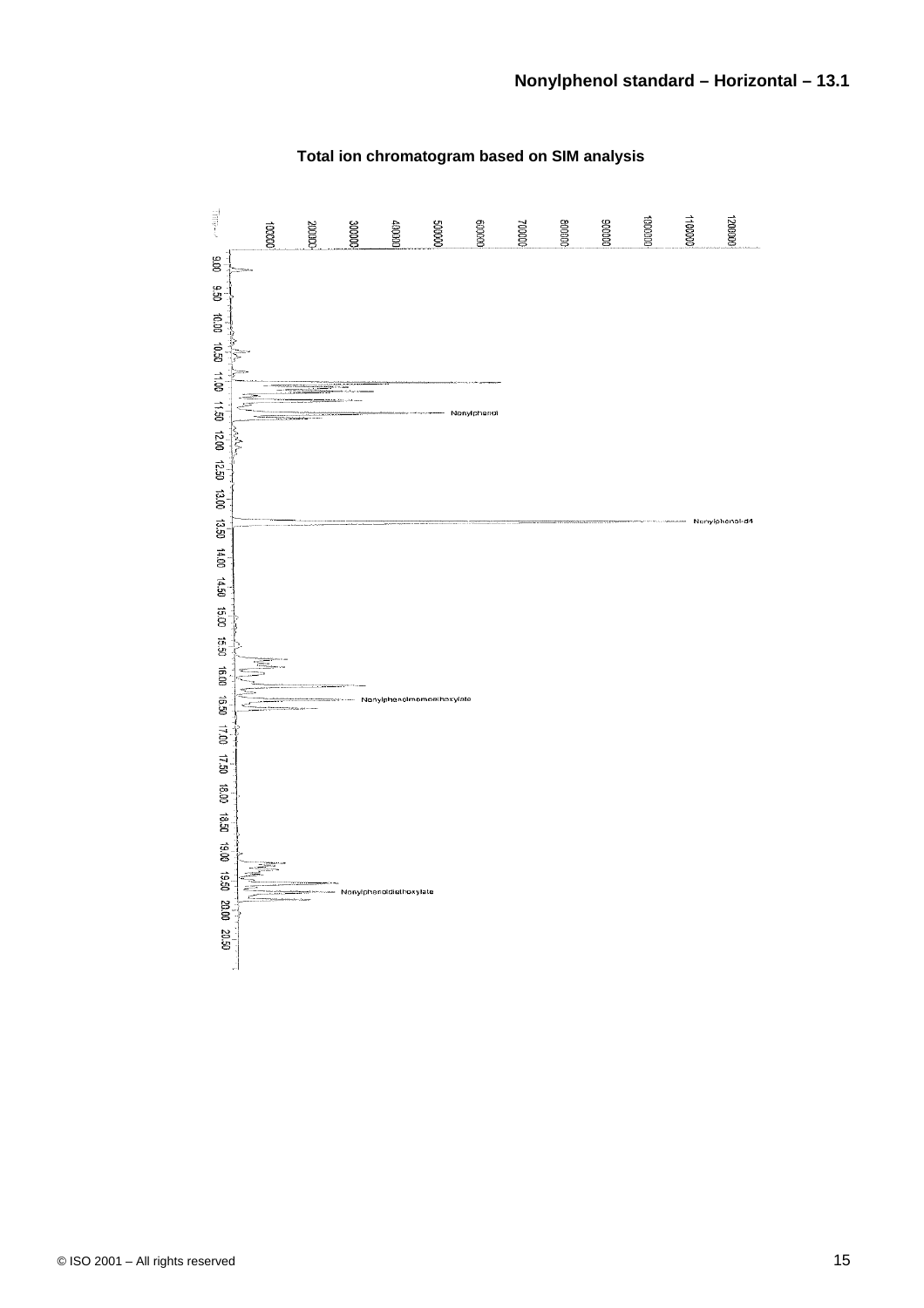# **Annex B** (informative)

# **Validation**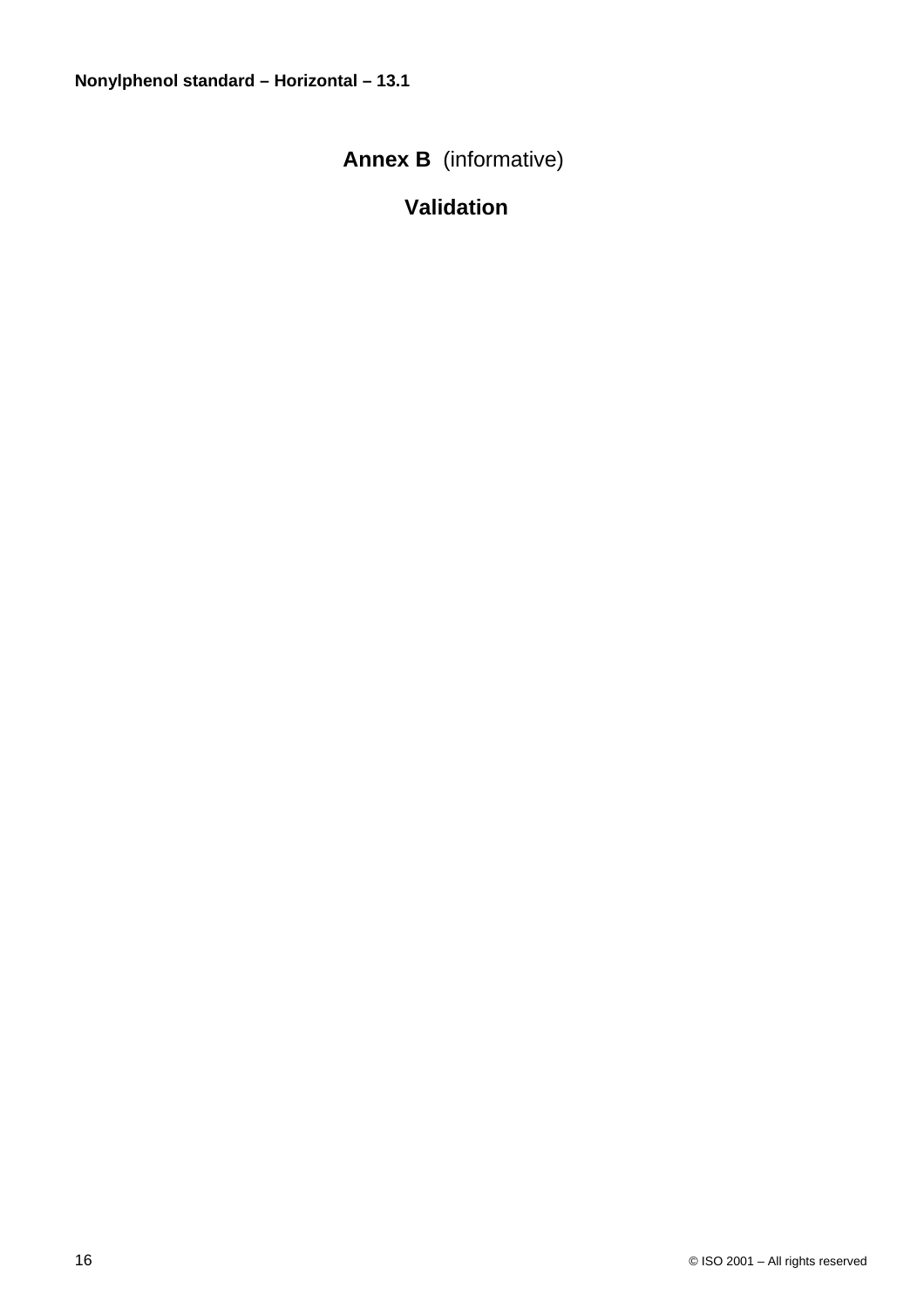# **Annex C** (informative)

# **Information on project Horizontal and WPxx**